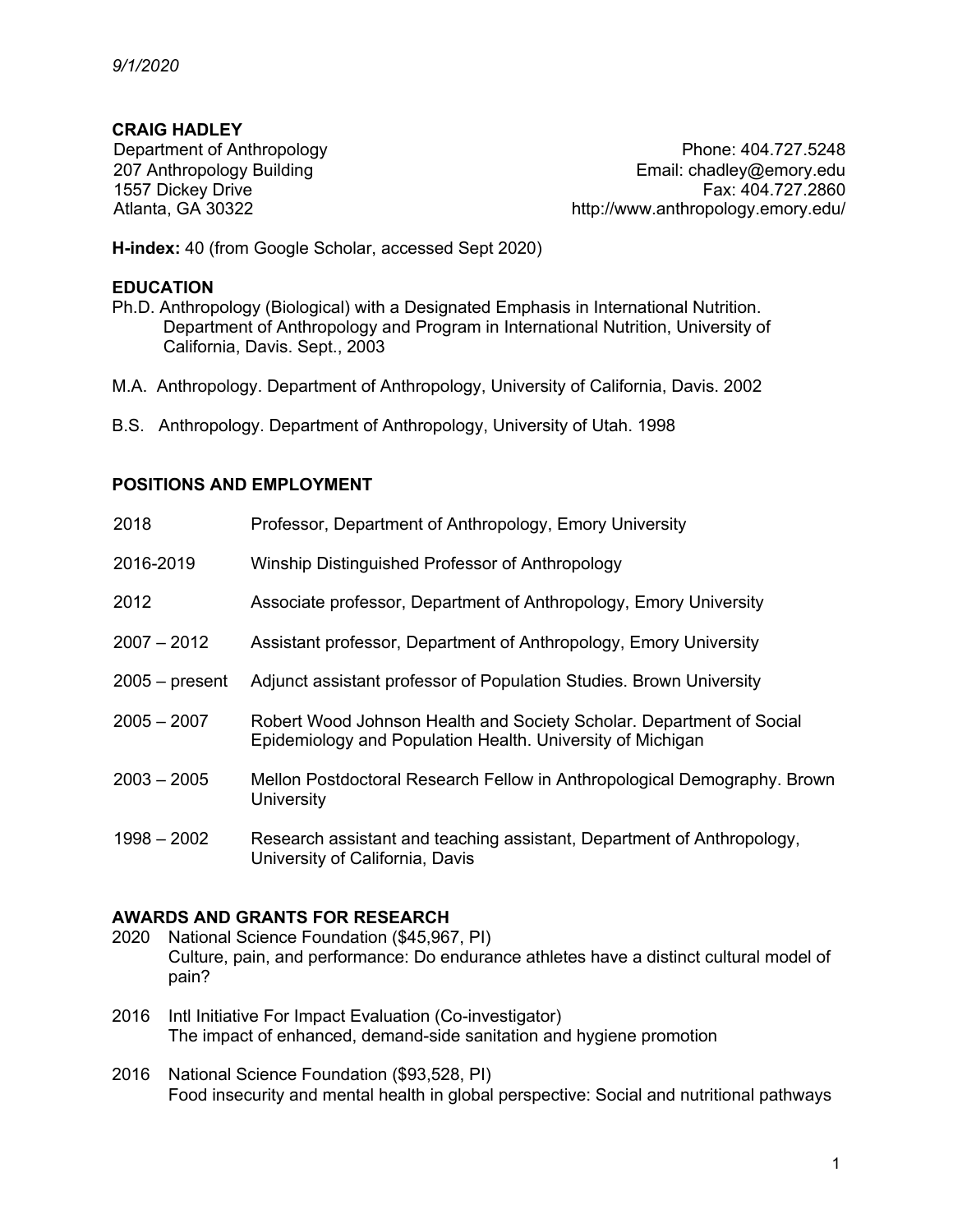- 2013 National Science Foundation (RAPID, \$29,358) Food security and community health during livelihood transition in Ethiopia. (With Jed Stevenson)
- 2012 National Science Foundation Doctoral Dissertation Research Improvement Grant, Nov 2012, \$25,182. "Trauma and Spiritual Insecurity: Suffering, resilience, and mental health in rural Haiti" (Bonnie Kaiser, student PI).
- 2010 National Science Foundation (\$29,676) Workshop On Mental Health And Food Insecurity. Role: co-PI (Dr. Deborah Crooks, PI)
- 2010 National Institute of Child Health and Human Development (\$534,350) Intimate Partner Violence among Gay & Bisexual Men: Social Context & Risk Taking. Role: Investigator (Dr Rob Stephenson, PI)
- 2010 Global Health Institute. Emory University. 6/10 5/11 Assessing Perceptions and Provisions for Mental Health Disorders Among Rural Haitian Society. Role: Faculty Mentor
- 2010 Global Health Institute. Emory University. 6/10 5/11 Livestock, Gender, and Human Nutrition: An Interdisciplinary Study in Kenya. Role: Faculty Mentor
- 2010 Race and Difference Initiative. Emory University. 7/09 6/10 (\$4,000) A Cultural Consensus Analysis of Pregnancy Behaviors and Beliefs. With graduate student, Tyralynn Frazier
- 2009 National Science Foundation 9/09 6/11. (\$12,954) Dissertation Research: Poverty, Adolescents' Future Orientation, and Resilience among Chilean and Mapuche Small Scale Farmers. Role: Principal Investigator (Student PI: Sebastian Duenas)
- 2009 Institute for Developing Nations. Emory University. 7/09 6/10. (\$62,222) Water, Women, And Development In Ethiopia. Role: Principal Investigator (with Rick Rheingans and Rob Stephenson)
- 2008 David and Lucille Packard Foundation. 8/08 7/11 (\$ ~500,000) Partnership in Improving Adolescent Reproductive Health in Ethiopia. Role: Coinvestigator
- 2008 National Institutes of Allergy and Infectious Diseases. 3/08 2/11 (\$100,000) Analyzing the Effectiveness of a Non-Verbal Response Card: Evidence from Ethiopia. Role: Co-investigator
- 2008 University Research Committee. Emory University. 4/08 4/09 (\$20,447) Food Insecurity, Adult Mental Health, And Children's Development In Ethiopia. Role: Principal investigator
- 2007 National Science Foundation 9/07 8/10 (\$99,999) Poverty, Social Change, And Shifting Expectations: The Makings Of Mental Health Disorders Among Ethiopian Adolescents. Role: Principal investigator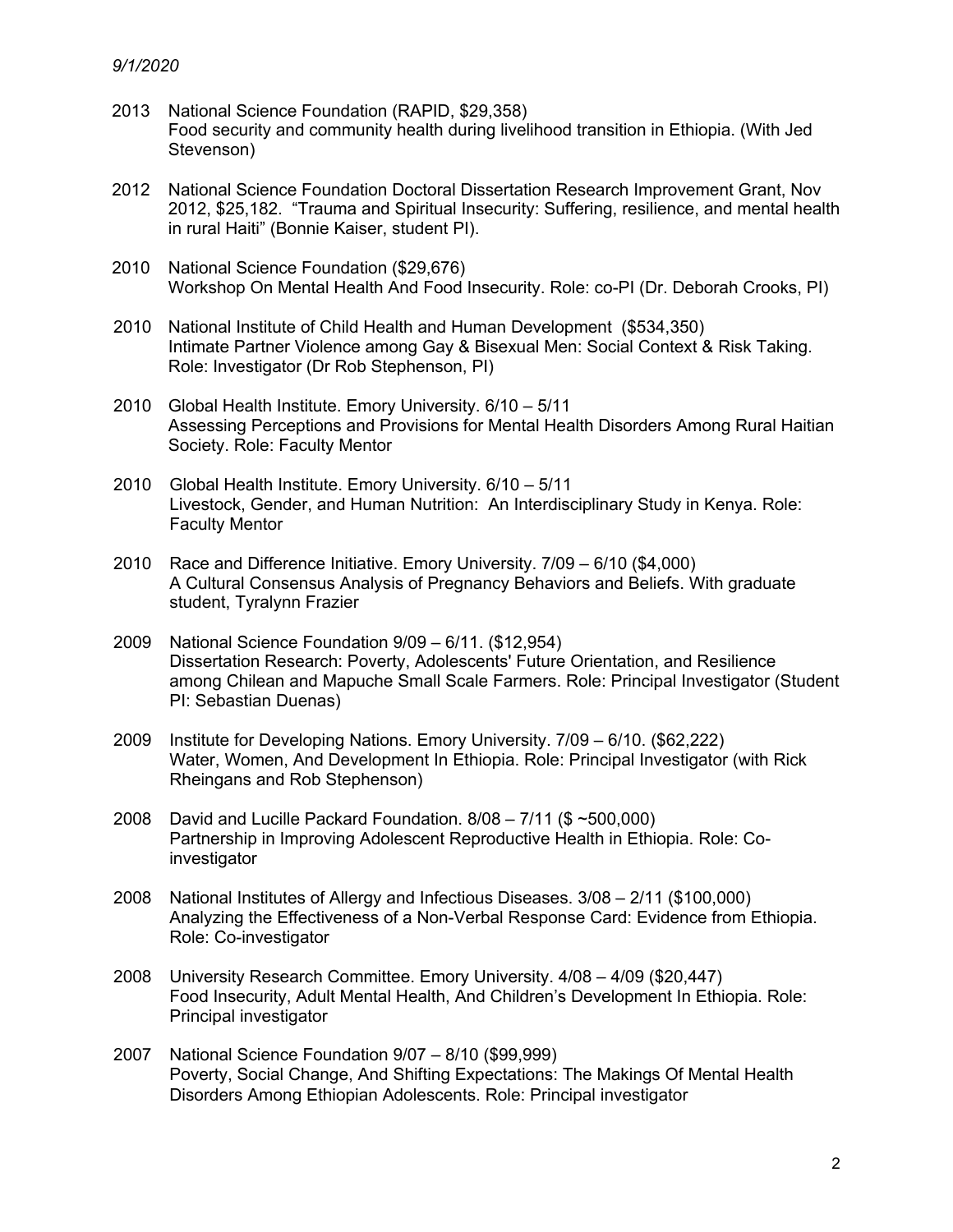- 2006 Robert Wood Johnson Health and Society Scholars Program Grant. 9/06 8/07 (\$18,349) Social Context And The Consequences Of Disasters: A Mixed Methods Approach To Identifying Underlying Vulnerabilities And Capacities. Role: Principal Investigator (with S. Galea)
- 2006 Michigan Interdisciplinary Center on Social Inequalities, Mind, and Body. 2005/6 (\$41,394) Determinants of Child Health and Development in Ethiopia. Role: Principal Investigator (With S. Galea, and J. Cowan)
- 2005 National Institute of Child Health and Human Development 8/05 12/07 (extended to '09) (\$100,000) Ethiopian adolescents' child feeding knowledge and intentions. Role: Principal Investigator
- 2005 National Science Foundation. 8/05 12/07 (extended to 2/10; \$101,820) Food Insecurity Among Resettled African Refugees. Role: Principal Investigator (With C. Patil)
- 2004 Economic Research Service/USDA (\$27,738) Household Food Security, Dietary Intake, and Obesity Among a Sample of Recently Arrived Liberian Refugees Receiving Food Assistance. Role: Principal Investigator
- 2004 National Science Foundation. 2004 2006. (\$22,394) Childcare In Challenging Environments: Identifying Barriers To Optimal Child Feeding Practices In Rural Tanzania. Role: Principal Investigator
- 2004 Mellon center seed grant. 2004. (\$3,000) Dietary Practices Among Resettled Refugees – A Pilot Study. Role: Principal Investigator
- 2002 University of California, Davis. Travel Award
- 2002 University of California, Davis. Summer Research Fellowship
- 2002 University of California, Davis. Dissertation Year Fellowship
- 2000 University of California, Davis Humanities Graduate Research Award Assessing the impact of paternal contributions to the household on child health
- 2000 University of California, Davis. Block grant award. Out of state tuition wavier
- 2000 National Science Foundation Dissertation Improvement Grant. Doctoral dissertation research: An evolutionary ecology approach to determining women's bargaining power and its effect on child health in rural Tanzania
- 2000 Gifford Center Small Grants Program for Research on Population, Food, and the Environment. Identifying the determinants of maternal bargaining power and its effect on child health in rural Tanzania
- 1999 National Science Foundation Pre-Doctoral Fellowship Competition- Honorable Mention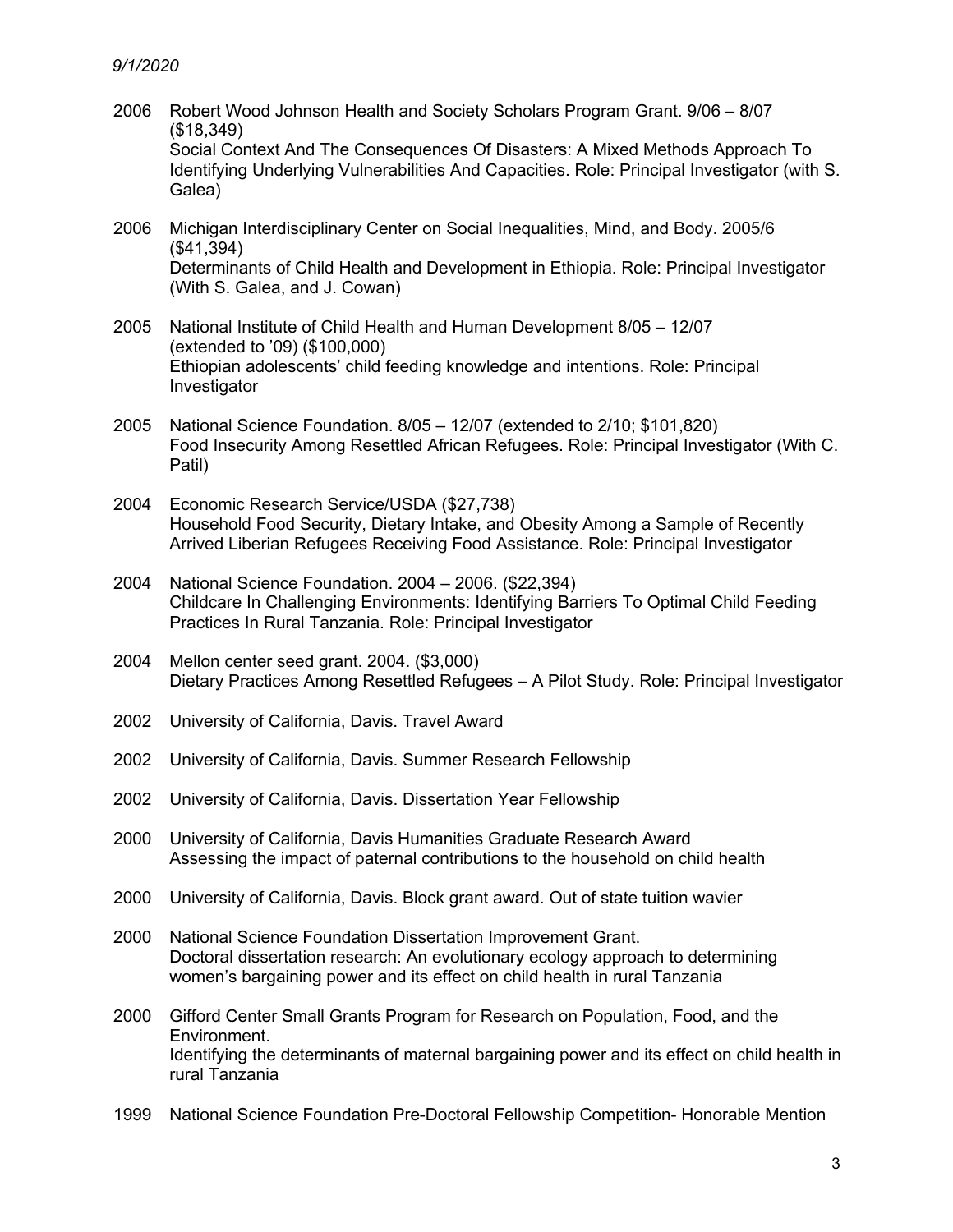- 1999 Animal Behavior Research Training Grant. Preliminary research in Tanzania
- 1998 University of California, Davis. Block Grant Fellowship

#### **HONORS**

- 2016 Winship distinguished research professor. Emory University
- 2010 Fellow. Society for Applied Anthropology
- 2003 Juan Comas prize for best student paper presented at the  $72<sup>nd</sup>$  annual meeting of the American Physical Anthropologists
- 1997 Robert Anderson Award for Outstanding Undergraduate Anthropology Student, University of Utah

## **WORKING AND SUBMITTED PAPERS**

- 1. Maxfield, A., **Hadley, C**., and D. Hruschka. Attitude and obesity, testing the relationship in a multicounty sample. [Draft completed]
- 2. **Hadley, C**., Maxfield, A., and D. Hruschka. Where you are or what you have: Relative and absolute wealth effects on blood pressure in a global sample of adults. [First draft completed]
- 3. **Hadley, C**. Wealth, Mental Health and Market Integration: Does integration into wage economies differentially impact mental health? [Analyses completed]

### **PEER REVIEWED PUBLICATIONS**

- 1. Tribble AG, Maxfield A, Hadley C, Goodman M. Food Insecurity and Mental Health: A Meta-Analysis. Available at SSRN 3520061. 2020.
- 2. Weaver, L. J., Hadley C, et al. (2019). "" I Want Variety!": Dietary Variety as Aesthetic Pursuit, Social Signal, and Nutritional Vehicle in Brazil and Ethiopia." Human Organization 78(2): 122-132.
- 3. Hadley, Craig, Lesley Jo Weaver, Fifi Tessema, and Fasil Tessema. Do People Agree on What Foods are Prestigious? Evidence of a Single, Shared Cultural Model of Food in Urban Ethiopia and Rural Brazil. Ecology of Food and Nutrition
- 4. Hadley, C., et al. (2019). "Different forms of household wealth are associated with opposing risks for HIV infection in East Africa." World Development 113: 344-351.
- 5. Hruschka, D. J., C. Hadley and J. Hackman (2017). "Material wealth in 3D: Mapping multiple paths to prosperity in low-and middle-income countries." PloS one 12(9): e0184616
- 6. Fielding-Miller R, Dunkle KL, Hadley C, Cooper HL, Windle M. Agency as a mediator in the pathway from transactional sex to HIV among pregnant women in Swaziland: a multigroup path analysis. Journal of the International AIDS Society. 2017 Jul 7;20(1):1
- 7. B Caruso, Clasen , T., Yount, K., Cooper, H., Hadley , C. and Regine Haardörfer. Assessing Women's Negative Sanitation Experiences and Concerns: The Development of a Novel Sanitation Insecurity Measure. Accepted. International Journal of Environmental Research and Public Health.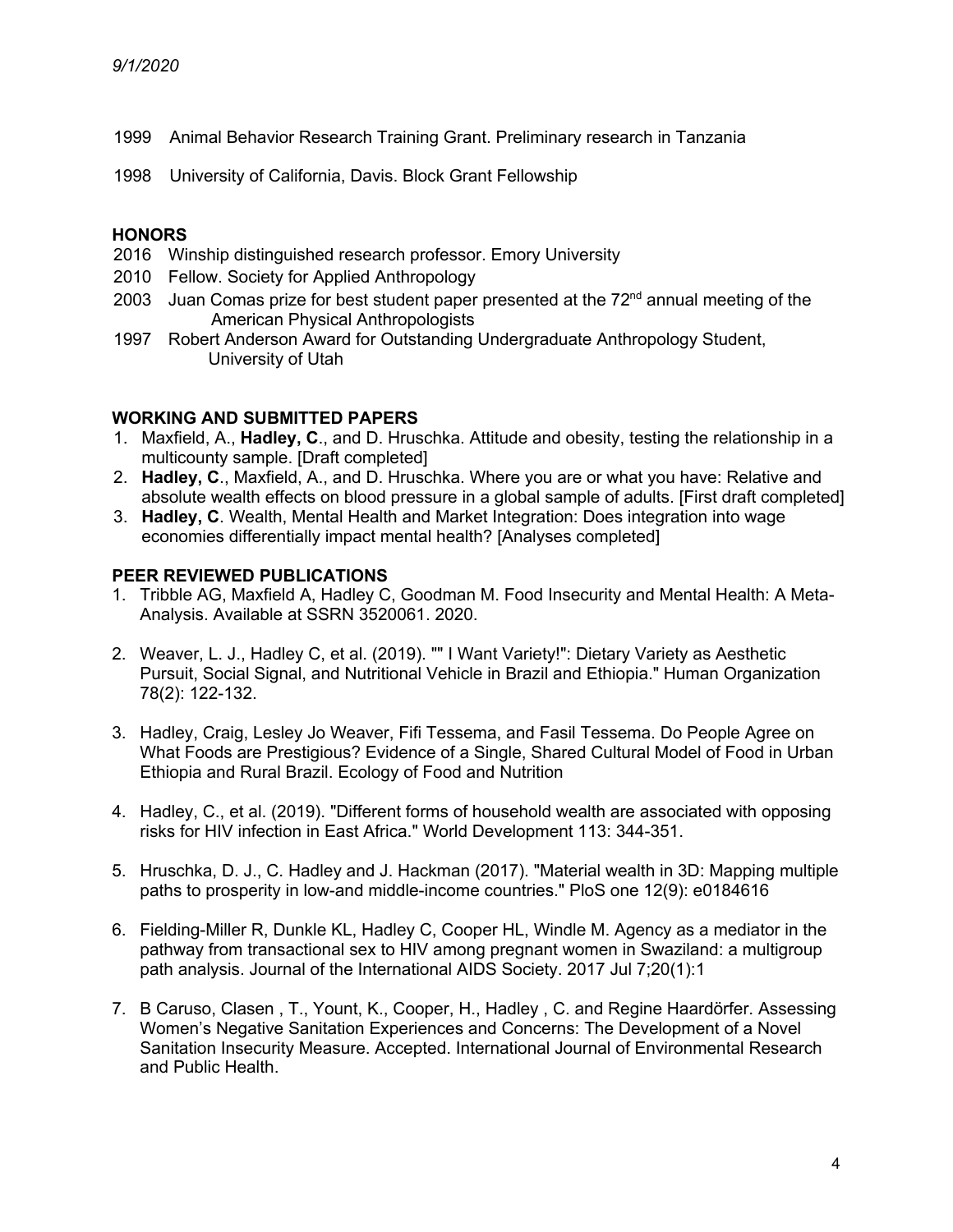- 8. Hadley C, and Daniel J. Hruschka. "Testing ecological and universal models of body shape and child health using a global sample of infants and young children." Annals of Human Biology 44.7 (2017): 600-606.
- 9. Hadley, C. and D. Hruschka. (accepted) Food security and pathogen stress predict ingroup mate preferences in young people in Ethiopia. Human Nature
- 10. Kaiser, B. N., et al. (2017). "Measuring material wealth in low-income settings: A conceptual and how-to guide." American Journal of Human Biology 29(4): e22987
- 11. Hadley, C., et al. (2017) Assessing reliability, change after intervention, and performance of a water insecurity scale in rural Ethiopia. Food Insecurity, 8(4), 855-864.
- 12. Jebena, M. G., D. Lindstrom, T. Belachew, C. Hadley, C. Lachat, R. Verstraeten, N. De Cock and P. Kolsteren (2016). "Food insecurity and common mental disorders among Ethiopian youth: structural equation modeling." PLoS One 11(11): e0165931.
- 13. Hruschka, D., and C. Hadley. (2017) How much do universal anthropometric standards bias the global monitoring of obesity and undernutrition? Obesity Reviews, 17(11), 1030-1039.
- 14. Fielding-Miller, R., Dunkle, K.L., Jama-Shai, N., Windle, M., Hadley, C., Cooper, H.L.F. (2016) The feminine ideal and transactional sex: Navigating respectability and risk in Swaziland. Social Science & Medicine 158 (2016): 24-33.
- 15. Goldenberg, T. Stephenson R, Freeland R., Finneran C. & Hadley C. (2016). "Struggling to be the alpha": Sources of tension and intimate partner violence in same-sex relationships between men. Culture, health & sexuality, 18(8), 875-889.
- 16. Fielding-Miller, R. Dunkle K.L., Cooper H.L.F., Windle M., Hadley C. (2015). Cultural consensus modeling to measure transactional sex in Swaziland: Scale building and validation. Social Science & Medicine, 148(2016), 25-33.
- 17. Hruschka, D., Gerky, D., and C. Hadley. (2015) Estimating Absolute Wealth for the Study of Deprivation, Abundance and Health. Bulletin of World Health Organization, 93(7), 483-490.
- 18. Hadley, C., & DeCaro, J. A. (2015). Does moderate iron deficiency protect against childhood illness? A test of the optimal iron hypothesis in Tanzania. American Journal of Physical Anthropology, 157(4), 675-679.
- 19. Hruschka, D., Hadley, C., Brewis, A., and C. Stojanowksi. (2015) Genetic population structure accounts for contemporary ecogeographic patterns in tropic and subtropic-dwelling humans. Plos One, 10(3), e0122301
- 20. Chiang, Ellen.D.D.O., Baker, M.L., Figueroa-Downing, D., Baggio, M.L., Villa, L., Eluf Neto, J., Hadley, C., Bednarczyk, R.A. and Evans, D.P., (2015) " Those who love, vaccinate": parental perceptions of HPV vaccination. Journal of Human Growth and Development, 25(3), pp.341-350.
- 21. Dynes, M. ,Hadley, C. Sibly, L., and R. Stephenson. (2015) A Network Study Exploring Relational Factors that Promote or Erode Interaction among Diverse Community Health Workers in Rural Ethiopia. Health Policy and Planning, 30(9): 1093-1104.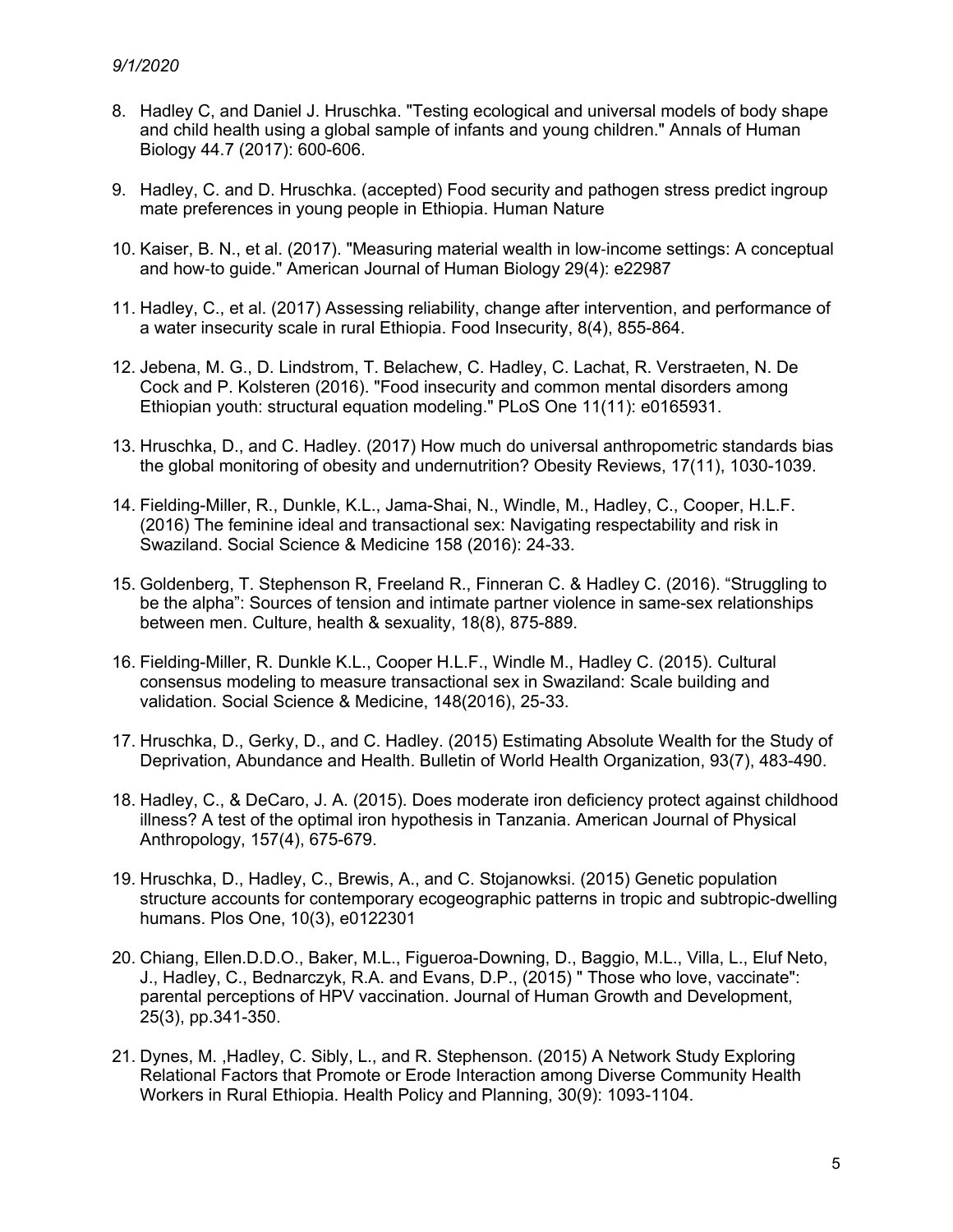- 22. Hadley, C. Jason DeCaro. (2014) Testing hypothesized predictors of immune activation in Tanzanian infants and children: community, household, caretaker, and child effects. American Journal of Human Biology 26(4):523-9
- 23. Hadley, C. and D. Hruschka. (2014) Population level differences in body mass emerge in infancy and early childhood: Evidence from a global sample of low and lower-income countries. American Journal of Physical Anthropology, 154(2), 232-238.
- 24. Weaver, J. Meeks, and C. Hadley (2014) Exploring The Role Of Culture In The Link Between Mental Health And Food Insecurity: A Case Study From Brazil. Annals of Anthropological Practice 38, no. 2 (2014): 250-268.
- 25. Hruschka, D., Hadley, C. and A. Brewis. (2014) Disentangling basal and accumulated body mass for cross-population comparisons. American Journal of Physical Anthropology, 153(4), 542-550.
- 26. Dynes, M., Hadley, C., Stephenson, R. (2014) Factors Shaping Interactions among Community Health Workers in Rural Ethiopia: Rethinking Workplace Trust and Teamwork. Journal of Midwifery & Women's Health, 59: S32–S43
- 27. Piperata, B., Schmeer, K., Hadley, C, and G Ritchie-Ewing. (2013) Maternal-child nutritional buffering in the Brazilian Amazon: the role of household and individual-level factors. Social Science and Medicine, 96, 183-191.
- 28. Hadley, C. Stevenson, J. Tadesse, Y., and T. Belachew. (2012) Rapidly rising food prices and the experience of food insecurity in urban Ethiopia: Impacts on health and well-being. Social Science and Medicine, 75(12), 2412-2419.
- 29. Hadley, C. and D Crooks. (2012) The Biosocial Consequences of Food Insecurity in the 21st Century. Yearbook of Physical Anthropology, 149(S55), 72-94.
- 30. Dynes, M., Hadley, C., Stephenson, R., & Sibley, L. (2013). Measuring trust
- 31. among frontline health workers in rural Ethiopia. Human Organization, 72(3), 230:41.
- 32. Mains, Daniel, Craig Hadley, and Fasil Tessema. "Chewing over the Future: Khat Consumption, Anxiety, Depression, and Time Among Young Men in Jimma, Ethiopia." Culture, Medicine, and Psychiatry (2013): 1-20.
- 33. Broesch, J and C. Hadley. 2012. Putting culture back into acculturation: Identifying and overcoming gaps in the definition and measurement of acculturation. The Social Science Journal 49(3), 375-385
- 34. Gowda C, Hadley C, and Aiello AE. 2012. The Association Between Food Insecurity and Inflammation in the US Adult Population. American journal of public health 102(8):1579- 1586.
- 35. Stevenson EG, Greene LE, Maes KC, Ambelu A, Tesfaye YA, Rheingans R, and Hadley C. (2012) Water insecurity in 3 dimensions: an anthropological perspective on water and women's psychosocial distress in Ethiopia. Social Science & Medicine 75(2):392-400.
- 36. Hadley, C., et al. (2012) Household food insecurity and caregiver distress: equal threats to child nutritional status? American Journal of Human Biology, 24(2), 149-157.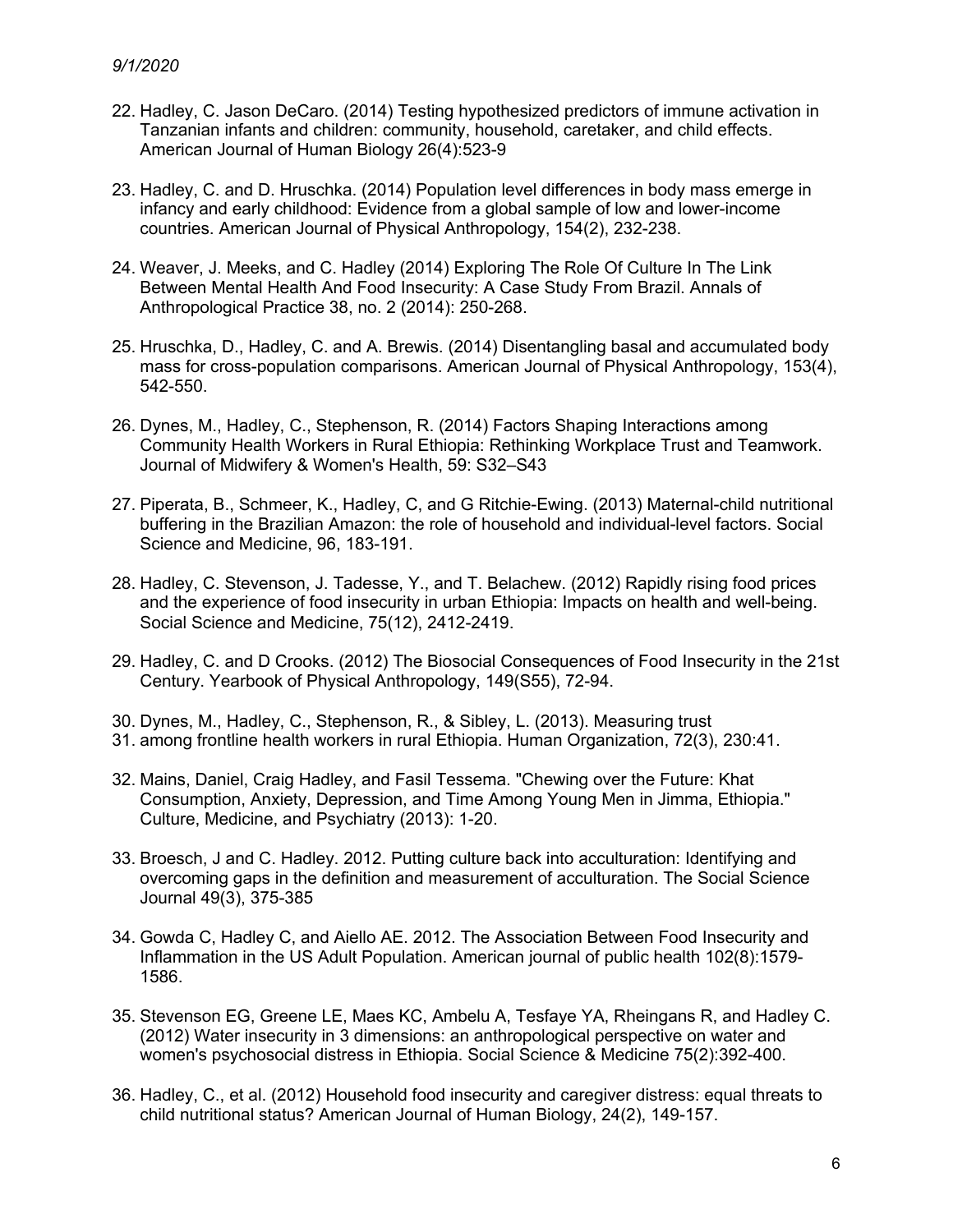- 37. Anderson, L.,Tegena, A., Tessema, F. and Hadley, C. (2012) Food Insecurity, Child Illness And Maternal Emotional Distress In East Africa: Evidence From The Gilgel Gibe Growth And Development Study. Public Health Nutrition, 15(04), 648-655.
- 38. Hadley, C., et al. (2011) Household Capacities, Vulnerabilities And Food Insecurity: Shifts In Food Insecurity In Urban And Rural Ethiopia During The 2008 Food Crisis. Social Science and Medicine. Social Science and Medicine, 73(10), 1534-1542.
- 39. Sellen, D. and C. Hadley. (2011) Food Insecurity And Vertical Transmission Of HIV In Sub-Saharan Africa. Annals of Anthropological Practice, 35(1), 28-49..
- 40. Belachew, T. Hadley, C. Lindstrom, D., Gebremariam, A, Lachat, C., and P Kolsteren. (2011). Food insecurity, school absenteeism and educational attainment of adolescents in Ethiopia. Nutrition Journal. 10(29).
- 41. Hadley, C., Belachew, T., and D. Lindstrom. (2011). The Shape Of Things To Come: Household Dependence Ratio And Youth Nutritional Status In Ethiopia. American Journal of Physical Anthropology. 144(4): 643-52.
- 42. Maes, K., Hadley, C., and two others. (2011). Volunteer Home-Based HIV/AIDS Care And Food Crisis In Addis Ababa, Ethiopia: Sustainability In The Face Of Chronic Food Insecurity. Health Policy and Planning, 26(1), 43-52.
- 43. Weaver, L., and C. Hadley. (2011). Preliminary Evidence Of Social Pathways Linking Type 2 Diabetes And Depressive/Anxiety Symptoms In A Pilot Study Of Urban Middle- And Upper-Class Indian Women. Ethos, 39(2), 211-225.
- 44. Hadley, C. (2010). The Complex Interactions Between Migration And Health: An Introduction. Special Issue: Anthropological Perspectives on Migration and Health. NAPA Bulletin 34(1)1-5.
- 45. Patil, C., M. McGown, P. Nahayo, and C. Hadley.(2010). Forced Migration: Complexities In Food And Health For Refugees Resettled In The United States. Special Issue: Anthropological Perspectives on Migration and Health. NAPA Bulletin 34(1)141-160.
- 46. Lindstrom, D. Belachew, T., Hadley, C., and Dennis Hogan, Fasil Tessema. (2011) Nonmarital Sex and Condom Knowledge among Ethiopian Young People: Improved Estimates Using a Nonverbal Response Card. Studies in Family Planning 1(4): 251–262).
- 47. Belachew, T., Hadley, C. and six others. (2011) Food Insecurity And Morbidity Among Adolescents In Southwest Ethiopia: Is There A Gender Difference? Pediatrics. 127(2): e398 –e405.
- 48. El-Sayed, A. Hadley, C. Tesema, F., Tegegn, A. and S Galea. (2010). Household food insecurity and symptoms of neurologic disorder in Ethiopia: An observational analysis. BMC Public Health. 10:802.
- 49. El-Sayed, A. Hadley, C. Tesema, F., Tegegn, A. and S Galea. (2010). Back and neck pain and psychopathology in rural sub-Saharan Africa: Evidence from the Gilgel Gibe Growth and Development Study, Ethiopia. Spine.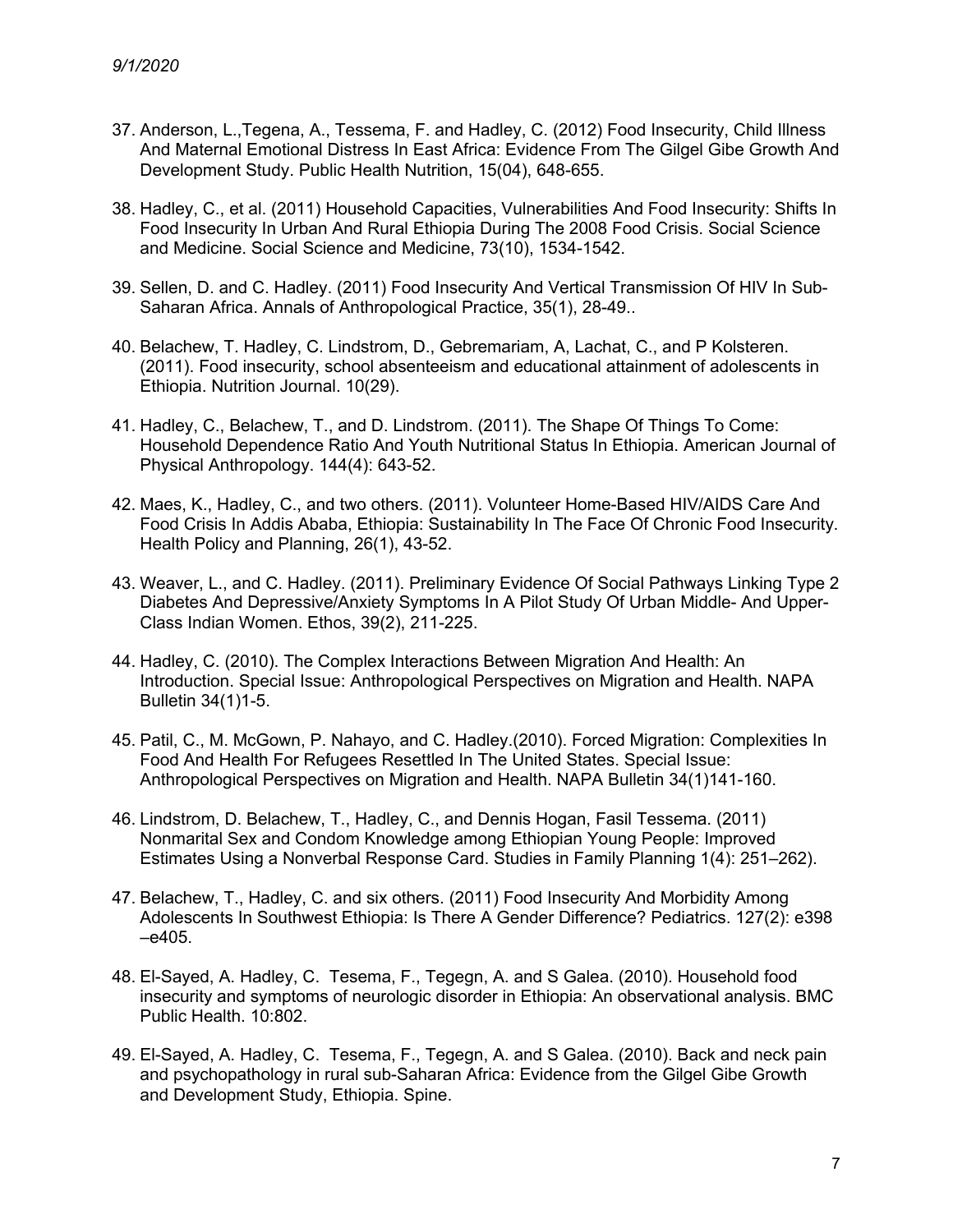- 50. Vogenthaler NS, Hadley C, Rodriguez AE, Valverde EE, del Rio C, Metsch LR. (2010). Depressive Symptoms And Food Insufficiency Among HIV-Infected Crack Users In Atlanta And Miami. AIDS and Behavior, 15(7), 1520-1526..
- 51. Hadley, C., et al. (2010). Dietary Difficulty Is Associated With Food Insecurity In Resettled Refugees. Ecology of Food and Nutrition. 49(5):390-407.
- 52. Hadley, C., C. Patil, and C. Gulas. (2010). Social Learning And Infant And Young Child Feeding Practices. Current Anthropology. 51(4):551-560
- 53. M. Kruk, M. Paczkowski, A. Tegegn, F. Tessema, Hadley, M. Asefa, S. Galea. (2010). Women's Preferences For Obstetric Care In Rural Ethiopia: A Discrete Choice Experiment In A Region With Low Rates Of Facility Delivery. Journal of Epidemiology and Community Health. 64(11): 984-8.
- 54. Vogenthaler NS, Hadley C, Lewis SJ, Rodriguez AE, Metsch LR, and Del Rio C. (2010). Food Insufficiency Among HIV-Infected Crack-Cocaine Users In Atlanta and Miami. Public Health Nutrition 13(9): 1478-84.
- 55. Maes KC, Hadley C, Tesfaye F, and Shifferaw S. (2010). Food Insecurity And Mental Health: Surprising Trends Among Community Health Volunteers In Addis Ababa, Ethiopia During The 2008 Food Crisis. Social Science & Medicine 70(9):1450-1457.
- 56. Sullivan MC, Tegegn A, Tessema F, Galea S, and Hadley C. (2010). Minding The Immunization Gap: Family Characteristics Associated With Completion Rates In Rural Ethiopia. Journal of Community Health 35(1):53-59.
- 57. Hadley C, Brewis A, and Pike I. (2010). Does Less Autonomy Erode Women's Health? Yes. No. Maybe. America Journal of Human Biology 22(1):103-110.
- 58. Maes KC, Hadley C, Tesfaye F, Shifferaw S, and Tesfaye YA. (2009). Food Insecurity Among Volunteer AIDS Caregivers In Addis Ababa, Ethiopia Was Highly Prevalent But Buffered From The 2008 Food Crisis. Journal of Nutrition 139(9):1758-1764.
- 59. Hadley, C., et al. The Forgotten Population? (2009). Adolescent Food Insecurity And The Global Food Crisis. Global Food Crisis: Perspectives from Practicing and Applied Anthropologists. NAPA Bulletin (32): 77-91.
- 60. Hadley, C. and A. Wutich. (2009).Experience-Based Measures Of Food And Water Security: Biocultural Approaches To Grounded Measures Of Insecurity. Human Organization 68(4):  $451 - 460$
- 61. Hadley C, and Patil C. (2009). Perceived Discrimination Among Three Groups Of Refugees Resettled In The USA: Associations With Language, Time In The USA, And Continent Of Origin. Journal of Immigrant and Minority Health 11(6):505-512.
- 62. Kohrt B, Hadley C, and Hruschka D. (2009). Culture And Epidemiology Special Issue: Towards An Integrated Study Of Culture And Population Health. Annals of Human Biology 36(3):229-234. [Guest editor for special edition on Culture and Epidemiology.]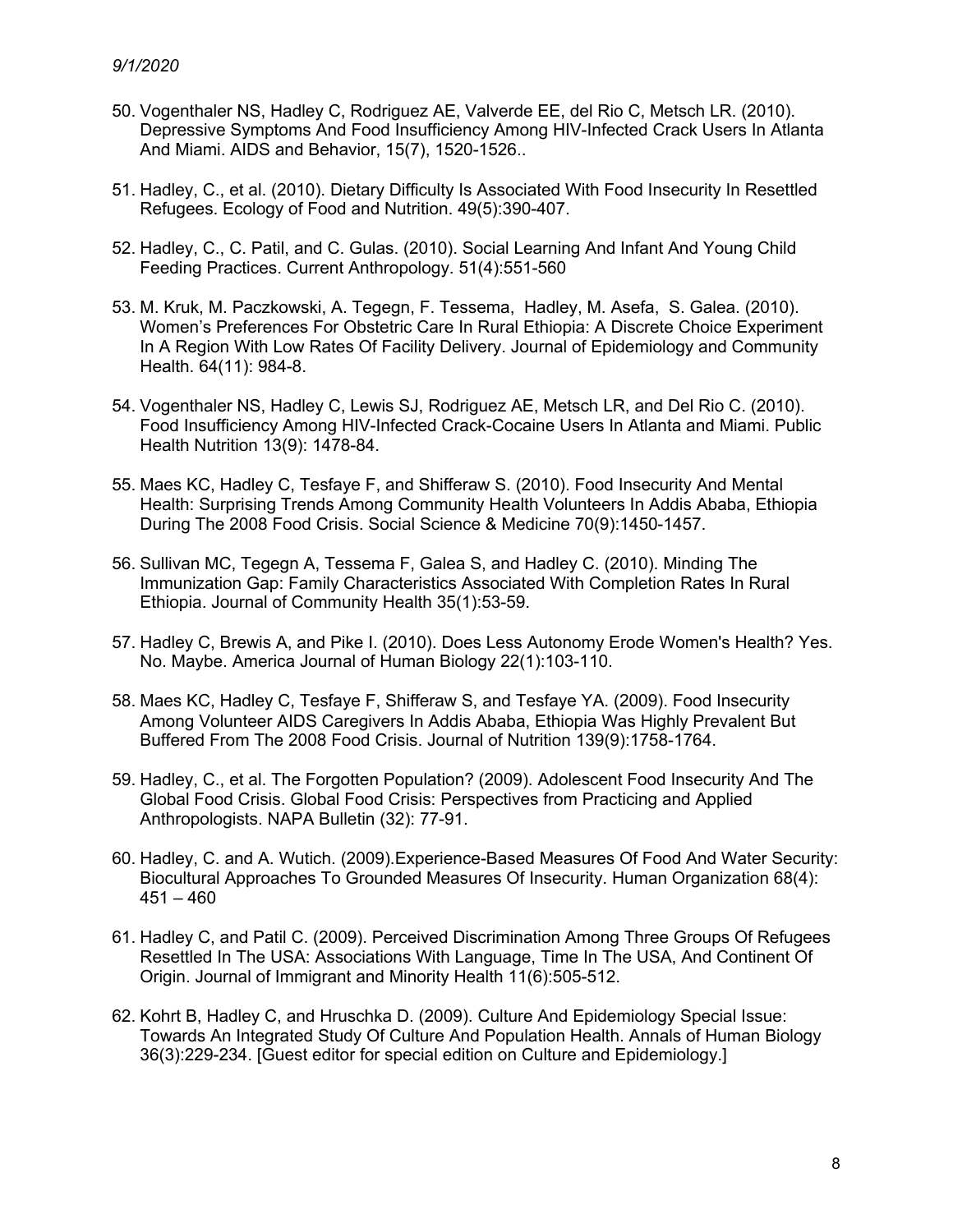- 63. Weaver L, and Hadley C. (2009). Moving Beyond Hunger and Nutrition: A Systematic Review of the Evidence Linking Food Insecurity and Mental Health in Developing Countries. Ecology of Food and Nutrition 48(4):263-284.
- 64. Osypuk TL, Roux AV, Hadley C, and Kandula NR. (2009). Are Immigrant Enclaves Healthy Places To Live? The Multi-Ethnic Study Of Atherosclerosis. Social Science & Medicine 69(1):110-120.
- 65. Cowan JA, Jr., Dubosh N, and Hadley C. (2009). Seatbelt And Helmet Depiction On The Big Screen Blockbuster Injury Prevention Messages? Journal of Trauma 66(3):912-917.
- 66. Patil, C., Hadley, C., and Nayo, P. (2009). Unpacking dietary acculturation among African refugees. Journal of Immigrant and Minority Health 11(5): 342-358.
- 67. El Sayed, A. Hadley, C. and S. Galea. (2008) Birth Outcomes Among Arab-Americans In Michigan Before And After The Terrorist Attacks Of September 11, 2001. Ethnicity and Disease 18(3):348-56.
- 68. Hruschka DJ, and Hadley C. (2008). A Glossary Of Culture In Epidemiology. Journal Of Epidemiology And Community Health 62(11):9 47-951.
- 69. Belachew T, Hadley C, and Lindstrom D. (2008). Gender Differentials In Measures Of Dietary Quality Among Adolescents In Jimma Zone, Southwest Ethiopia. Ethiopian Medical Journal 46(2): 133-42.
- 70. Hadley C, Tegegn A, Tessema F, Cowan JA, Asefa M, and Galea S. (2008). Food Insecurity, Stressful Life Events And Symptoms Of Anxiety And Depression In East Africa: Evidence From The Gilgel Gibe Growth And Development Study. Journal Of Epidemiology And Community Health 62(11):980-986. (Editor's Choice)
- 71. Hadley C, Lindstrom D, Belachew T, and Tessema F. (2008). Ethiopian Adolescents' Attitudes And Expectations Deviate From Current Infant And Young Child Feeding Recommendations. Journal of Adolescent Health 43(3):253-259.
- 72. Hadley C, Tegegn A, Tessema F, Asefa M, and Galea S. (2008). Parental Symptoms Of Common Mental Disorders And Children's Social, Motor, And Language Development In Sub-Saharan Africa. Annals of Human Biology 35(3):259-275.
- 73. Patil C, and Hadley C. (2008). Symptoms Of Anxiety And Depression And Mother's Marital Status: An Exploratory Analysis Of Polygyny And Psychosocial Stress. American Journal of Human Biology 20(4):475-477.
- 74. Hadley C, Lindstrom D, Tessema F, and Belachew T. (2008). Gender Bias In The Food Insecurity Experience Of Ethiopian Adolescents. Social Science & Medicine 66(2):427-438.
- 75. Hadley C, and Patil CL. (2008). Seasonal Changes In Household Food Insecurity And Symptoms Of Anxiety And Depression. American Journal of Physical Anthropology 135(2):225-232.
- 76. Hadley C, Galea S, Nandi V, Nandi A, Lopez G, Strongarone S, and Ompad D. (2008). Hunger And Health Among Undocumented Mexican Migrants In A US Urban Area. Public Health Nutrition 11(2):151-158.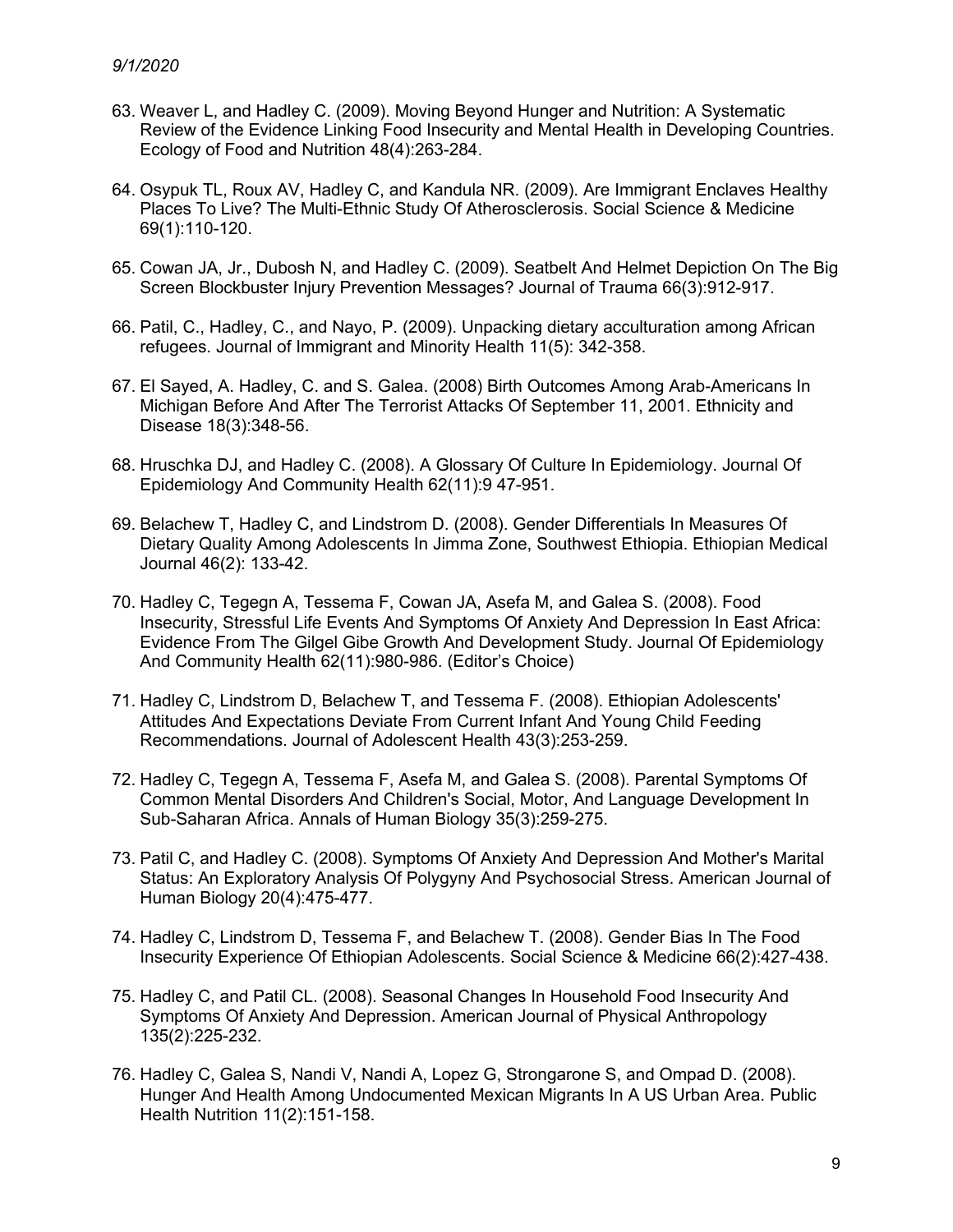- 77. Hadley C, Zodhiates A, and Sellen DW. (2007). Acculturation, Economics And Food Insecurity Among Refugees Resettled In The USA: A Case Study Of West African Refugees. Public health nutrition 10(4):405-412.
- 78. Hadley C, Mulder MB, and Fitzherbert E. (2007). Seasonal Food Insecurity And Perceived Social Support In Rural Tanzania. Public Health Nutrition 10(6):544-551.
- 79. Galea S, Hadley C, and Rudenstine S. (2006). Social Context And The Health Consequences Of Disasters. American Journal Of Disaster Medicine 1(1):37-47.
- 80. Hadley C, and Patil CL. (2006). Food Insecurity In Rural Tanzania Is Associated With Maternal Anxiety And Depression. American Journal of Human Biology 18(3):359-368.
- 81. Hadley C, and Sellen D. (2006). Food Security And Child Hunger Among Recently Resettled Liberian Refugees And Asylum Seekers: A Pilot Study. Journal of Immigrant and Minority Health 8(4):369-375.
- 82. Paciotti B, Hadley C, Holmes C, and Borgerhoff Mulder M. (2005). Grass Roots Justice In Tanzania. American Scientist 93(1):58-70.
- 83. Hadley C. (2005) The Costs And Benefits Of Kin: Kin Networks And Children's Health Among The Pimbwe Of Tanzania. Human Nature 15 (4):377-395.
- 84. Hadley C. (2005) Ethnic Expansions And Between-Group Differences In Children's Health: A Case Study From The Rukwa Valley, Tanzania. American Journal of Physical Anthropology 128(3):682-692.
- 85. Hadley C. (2005) Is Polygyny A Risk Factor For Poor Growth Performance Among Tanzanian Agropastoralists? American Journal of Physical Anthropology 126(4):471-480.
- 86. Paciotti, B and C. Hadley. (2004) Large-Scale Cooperation Among Sungusungu "Vigilantes" Of Tanzania: Conceptualizing Micro-Economic And Institutional Approaches. In: Socioeconomic Aspects Of Human Behavioral Ecology. Research in Economic Anthropology 23:117-145.
- 87. Paciotti B, and Hadley C. (2003) The Ultimatum Game In Southwestern Tanzania: Ethnic Variation And Institutional Scope. Current Anthropology 44(3):427-432.
- 88. Heath KM, and Hadley C. (1998) Dichotomous Male Reproductive Strategies In A Polygynous Human Society. Mating Versus Parental Effort. Current Anthropology 39(3):369- 374.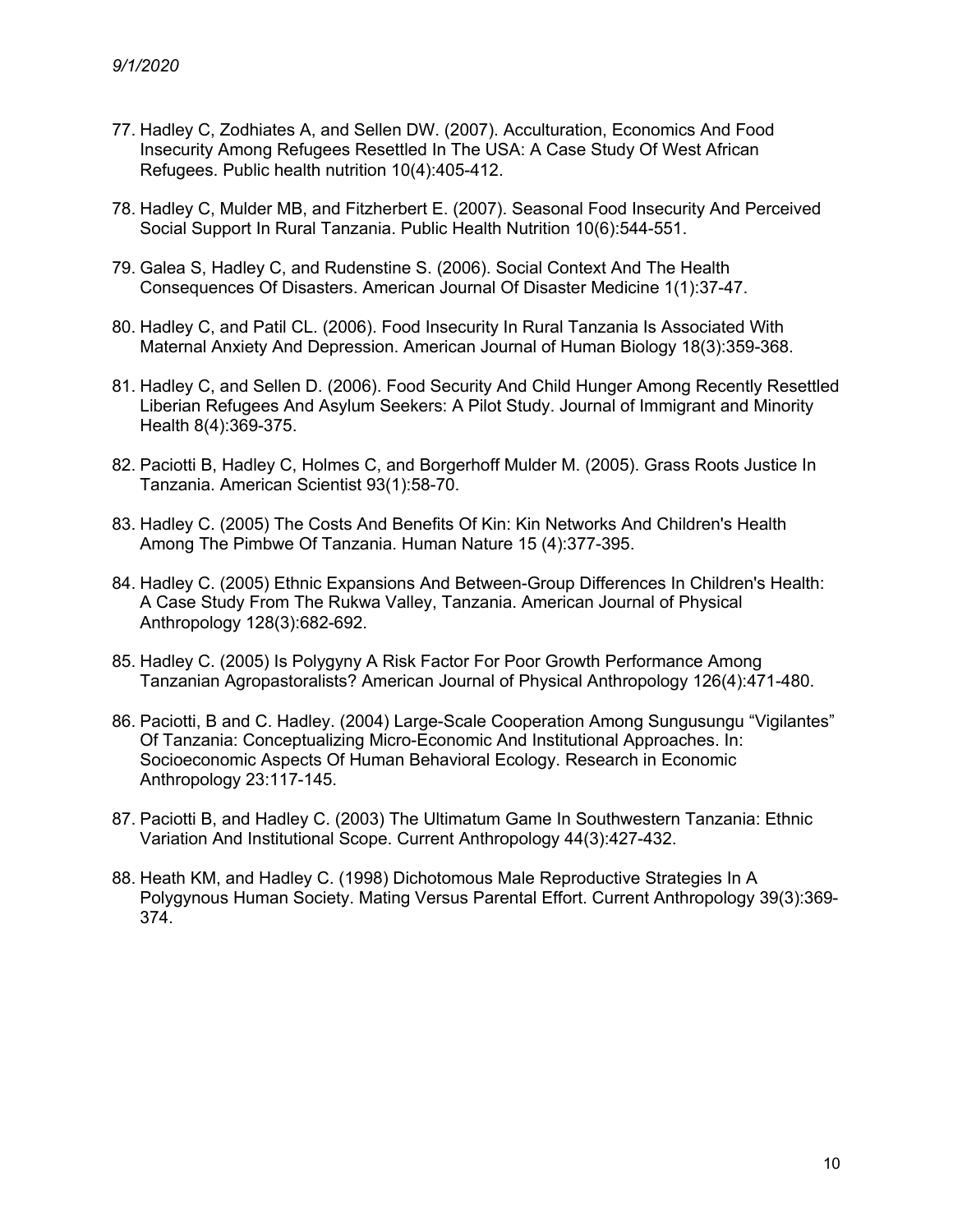# **BOOK CHAPTERS, ESSAYS, COMMENTS, AND OTHER WRITINGS**

- 1. **Hadley C**. Stevenson, J., Tadesse, Y. and T. Belachew. What Happens When Food Prices Skyrocket? An Ethiopian Example. In *Understanding and Applying Medical Anthropology.*
- 2. Hruschka, D. J. and **C. Hadley** (2018). "Nutrition and growth." The International Encyclopedia of Biological Anthropology: 1-5.
- 3. **Hadley, C**. and E. G. Stevenson (2018). "Malnutrition." The International Encyclopedia of Anthropology: 1-7.
- 4. Comment (With Bonnie Kaiser) on Kasper and Borgerhoff Mulder "Who helps and why" *Current Anthropology*, *56*(5), 701-732.
- 5. Comment (With Jed Stevenson) on Wutich and Brewis "Food, Water, and Scarcity: Toward a Broader Anthropology of Resource Insecurity" *Current Anthropology*, 55(4)
- 6. Herman, M. Hogan, D., Belachew, T., Tessema, F. Gebremariam, A., Lindstrom, D., **Hadley, C**. Jira, C., Woldemichael, K. Better educated youth as a vanguard of social change? 2011. Adolescent transitions to later marriage and lower fertility in southwest Ethiopia. In: *The Demographic Transition and Development in Africa: The Unique Case of Ethiopia*. Pp 89-104.
- 7. **Hadley C**, and Maes K. 2009. A New Global Monitoring System For Food Insecurity? The Lancet 374(9697):1223-1224.
- 8. **Hadley, C**. 2009. The New Global Land Grab: Fertile Ground For Nutritional Anthropologists. *Anthropology News: Society For Anthropology of Food and Nutrition Column.*
- 9. **Hadley, C**. 2009. The Global Food Crisis: Reconfiguring Spaces of Vulnerability or More of the Same? *Anthropology News: Society For Anthropology of Food and Nutrition Column*
- 10. **Hadley, C**. 2008. Food Insecurity Is About More Than Undernutrition. *Anthropology News: Society For Anthropology of Food and Nutrition Column*
- 11. Patil. C. and **C. Hadley**. 2006. Social Support And Dietary Intake: Evidence And Application. *Anthropology News: Society For Anthropology of Food and Nutrition Column*. January 2007.
- 12. **Hadley, C**. and C. Patil. 2006. Social Support And Dietary Intake: Building The Framework. *Anthropology News: Society For Anthropology of Food and Nutrition Column*. December 2006, Vol. 47, No. 9: pp. 56-57
- 13. **Hadley, C.,** Galea, S. and S. Rudenstein*.* 2009*.* How Vulnerabilities And Capacities Shape Population Health After Disasters: Implications for prevention and intervention. In: *Interdisciplinary Perspectives on Urban Health, pp 217-238*.
- 14. Galea S, **Hadley C**. 2006. Public Health Preparedness for Disasters: An Ecologic Perspective. ed. S Sheinfeld Gorin, J Arnold. Health promotion and practice. San Francisco, CA: Josey Bass; 2006. pp. 427-444.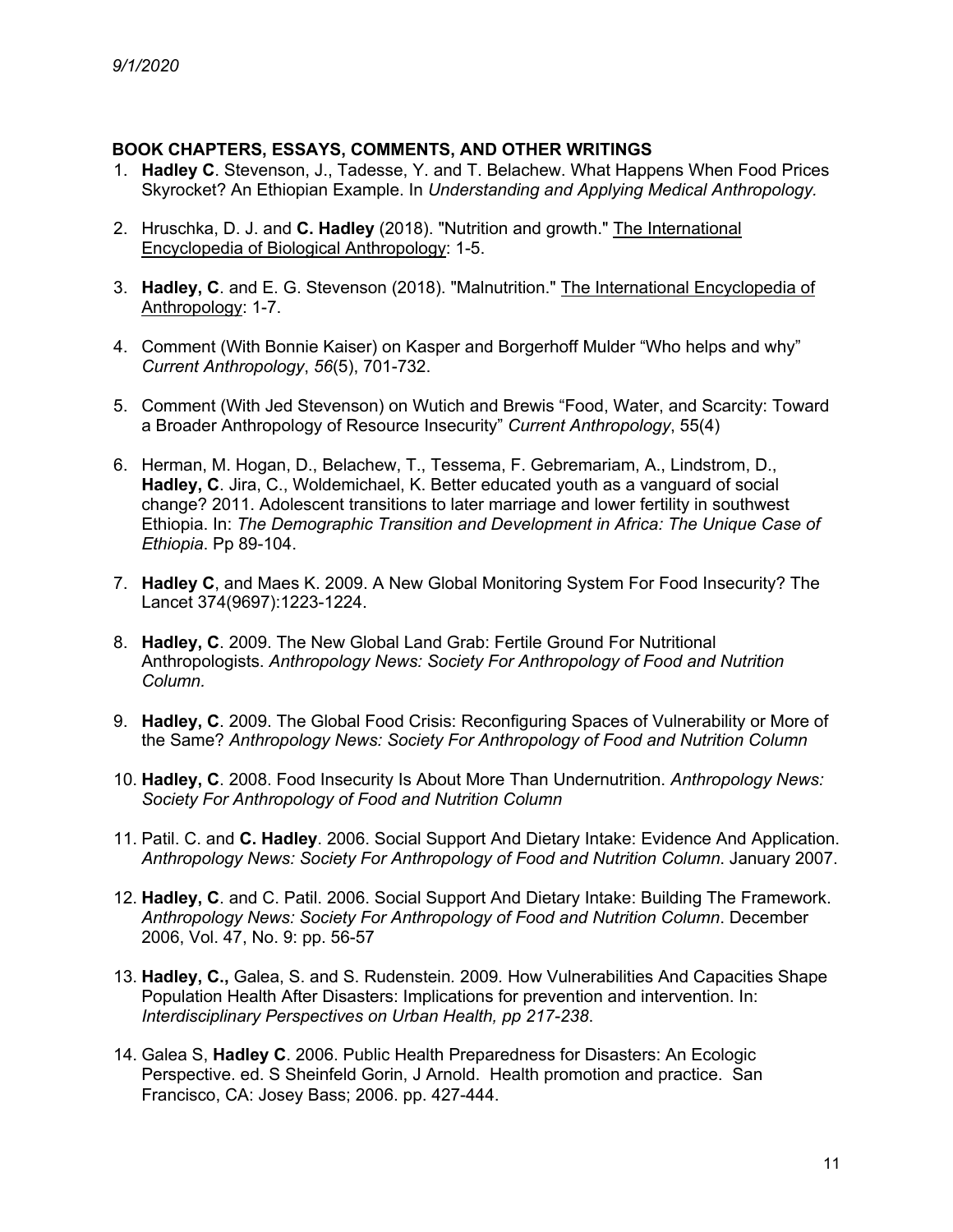# **BOOK REVIEWS**

- 1. **Hadley, C.** Tatenda Mangurenje, and Anna Grace Tribble. Book review of J. Ferguson's Give A Man A Fish. American Journal of Human Biology.
- 2. **Hadley, C.** 2016. Book review of: Food Insecurity and Public Health. American Journal of Physical Anthropology.
- 3. **Hadley, C.** 2010. Book review of: Mothers and Others by Sarah Hrdy. Trends in Ecology and Evolution 25(4): 204-205.
- 4. **Hadley, C.** 2007. Book review of: Mixed method Data Collection Strategies. American Journal of Physical Anthropology 135(1): 119-20.
- 5. **Hadley, C.** 2006. Book review of: Epidemiology and Culture. American Journal of Physical Anthropology 132(1):160-1.
- 6. **Hadley, C.** 2006. Book review of: As Pastoralists Settle Social, Health, and Economic Consequences of the Pastoral Sedentarization in Marsabit District, Kenya. American Journal of Physical Anthropology 131(3):444.
- 7. **Hadley, C**. 2006. Book review of: Evolutionary Psychology: A Beginner's Guide. Trends in Ecology and Evolution 21(3):117-118.
- 8. **Hadley, C**. 2005. Book review of: Human Growth: Assessment and Interpretation. American Journal of Physical Anthropology 128(2): 485.

## **REPORTS AND WORKSHOPS**

- 1. **Hadley, C**., et al. Formative research for the MaNHEP project*.* Final report to the Bill and Melinda Gates Foundation. Oct 1, 2010.
- 2. Crooks, D., **Hadley,C**., and L. Cliggett. Co-directed Workshop on the Global Food Insecurity and Mental Health planning workshop. University of Kentucky. Oct 13-15, 2010.

## **INVITED PRESENTATIONS**

- 1. April 2017. **Craig Hadley**, Testing Competing Models of the Relationship Between Body Shape & Human Health in a Global Sample of Women and Children. Broom center or demography. University California Santa Barbara
- 2. March 2017 **Craig Hadley**, The causes and consequences of food and water insecurity: Evidence from the USA and East Africa, Agnes Scott - Brown Bag Lecture Series: Agnes Scott College.
- 3. January 2016. **Hadley, C.** Food prices and food security: Are the JLFSY food security measures sensitive to shifts in the Ethiopian Food Price Index. Brown University. Population Studies and Training Center.
- 4. May 2014**. Hadley, C**. Food insecurity, food crises, and food prices. Northwestern University. Department of Anthropology**.**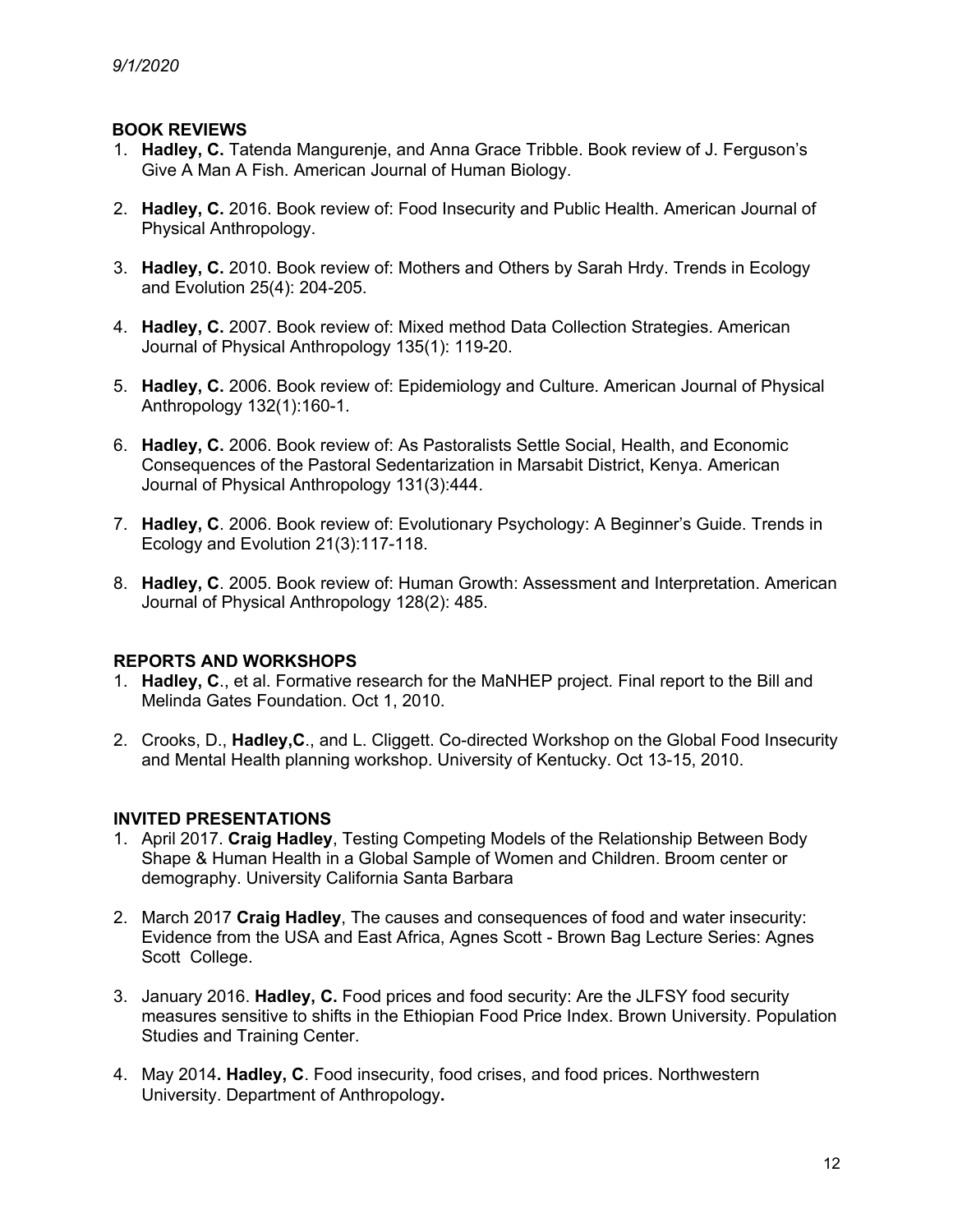- 5. October 2013. **Hadley, C**. Food insecurity, food crises, and food prices. U of Washington Biocultural Seminar
- 6. April 2013. **Hadley, C**. The global and the local: Anthropological perspectives on food insecurity. Keynote speaker, U of Georgia Global Educational Forum.
- 7. April 2013. **Hadley, C**. What's a food crisis cost? University of Florida.
- 8. March 2013. **Hadley, C**. Exploring the relationships between poverty, food prices, and BMI in a global sample of women. Stanford University. Department of Anthropology.
- 9. Feb 2013. **Hadley, C**. The causes and consequences of food insecurity: An anthropological perspective. Purdue University, Dept. of Nutrition Sciences**.**
- 10. October 2011 **Hadley, C**. Poverty, Food Insecurity, and Aspiration Failure: Separate but Equal Effects on Youth Mental Health. Department of Anthropology. Yale University. **I**
- *11.* October 2011. **Hadley, C**. The Causes And Consequences Of Food Insecurity Among Refugees Resettled In The USA. University of Colorado, Denver Department of Health and Behavioral Sciences.
- 12. November 2011 **Hadley, C** Poverty, Food Insecurity, and Aspiration Failure: Separate but Equal Effects on Ethiopian Adolescents' Mental Health? Department of Population Health Sciences, University of Wisconsin - Madison.
- 13. April 2011 **Hadley, C**. The Causes And Consequences Of Food Insecurity Among Refugees Resettled In The USA. UMass Center for Research on Families.
- 14. April 2011 **Hadley, C**. Food insecurity and well-being: exploring the nutritional and non nutritional impacts of insecure access to food. Annual meeting of the Human Biology Association. **Invited Presentation** for Plenary Session.
- 15. Jan 2011 **Hadley, C**. The causes and consequences of food insecurity in marginal populations in the USA: the case of resettled refugees. Department of Nutrition. University of North Carolina Greensboro.
- 16. Jan 2011 **Hadley, C**. Food insecurity and wellbeing in a time of crisis. Morrison Institute for Population and Resource Studies. Stanford University.
- 17. Nov 2010 **Hadley, C**. Food Insecurity, Mental Health and Children's Health and Wellbeing. Department of Anthropology. University of Illinois.
- 18. Oct 2010. **Hadley, C**. Food Insecurity, Health and Wellbeing and the Global Food Crisis. Center for Social Epidemiology and Population Health, University of Michigan.
- 19.
- 20. Nov 2010. **Hadley, C**. The causes and consequences of food insecurity in marginal populations in the USA: the case of resettled refugees. Division of Nutrition Sciences. University of Illinois Urbana Champaign. **Invited Presentation**.
- 21. August 2009. **Hadley, C**. Fuzzy Outcomes, Big Brains, And Long Childhood: What Do Youth Know About Parenting? (Workshop on "Re-Staging Childhood" Utah State University, Utah)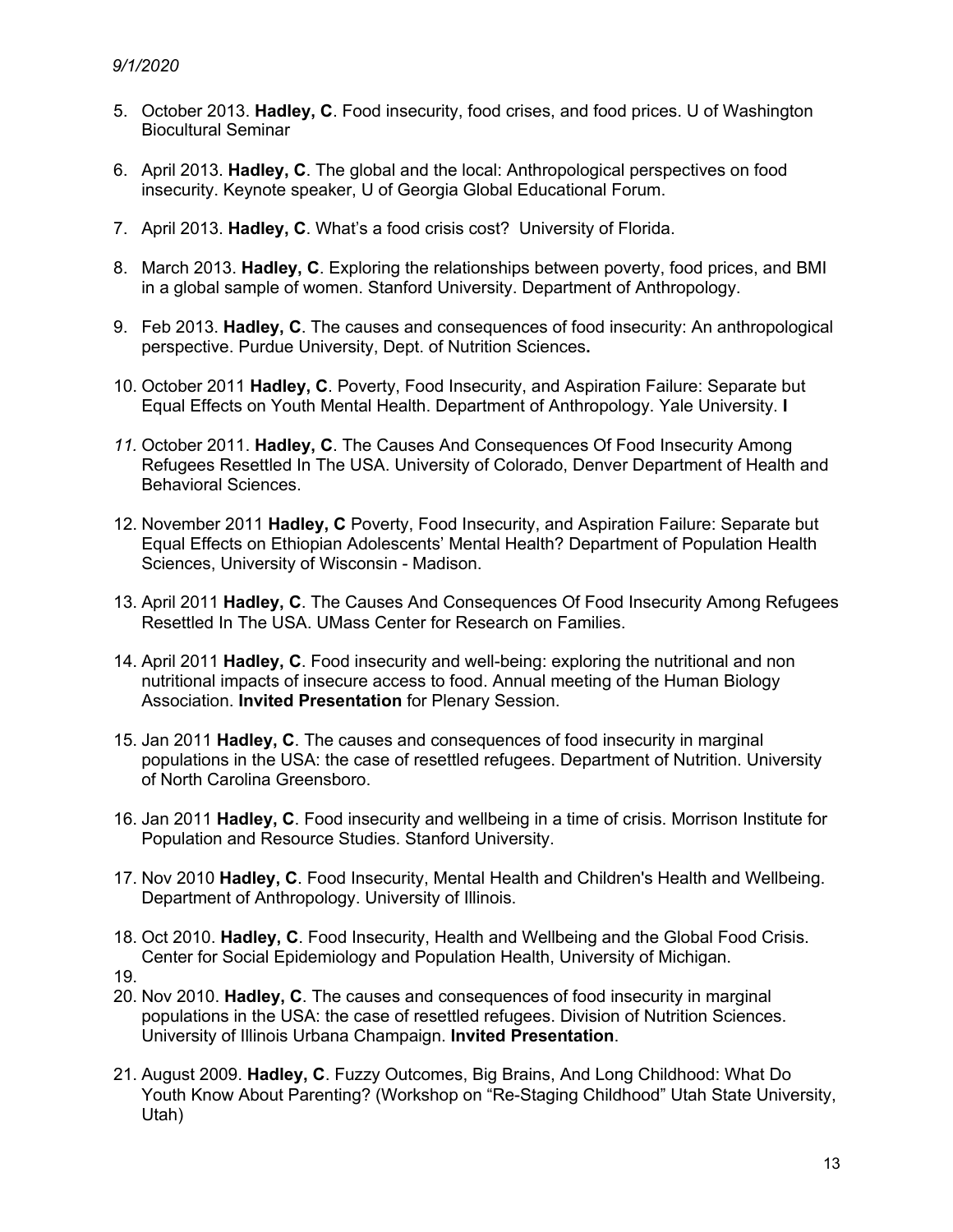- 22. February 2009. **Hadley, C**. The Forgotten Population? Youth, Food Insecurity, And The Rising Cost Of Food. University Of Georgia. Dept of Anthropology.
- 23. October 2008. **Hadley, C**. Exploring The Causes And Consequences Of Food Insecurity From An Anthropological Perspectives. Indiana Purdue Fort Wayne University.
- 24. October 2008. **Hadley, C**. Food Insecurity, Health And Wellbeing And The Global Food Crisis. The Ohio State University.
- 25. July 2008. **Hadley, C**. Challenges To The Health And Wellbeing Of Refugees Resettled In The USA. Society For Nutrition Education.
- 26. November 2006. **Hadley, C**. Youths' Child Feeding Attitudes and Expectations: What Do They Think and Why Does It Matter? Arizona State University. Department Of Anthropology, Center For Population Dynamics.

## **UNIVERSITY AND COLLEGE SERVICE**

| 2020             | Tenure and promotion committee<br>Member, biological anthropology search                                                                       |
|------------------|------------------------------------------------------------------------------------------------------------------------------------------------|
| 2019             | Nominations committee (3 years)<br>Academic Review Committee (1 year)                                                                          |
| 2018             | Chaired, biological anthropology cluster search                                                                                                |
| 2016             | College Curriculum committee (3 years)<br>QTM quantitative social scientist search committee (3 years)<br>Advisory board member, QTM (3 years) |
| 2014             | Search committee for Senior Associate Dean for Research                                                                                        |
| 2012             | Fulbright undergraduate selection committee reviewer                                                                                           |
| $2010 - 2016$    | Social Sciences representative on Committee on Academic Standards<br>(elected position)                                                        |
| $2009 - 2016$    | <b>Panelist on University Research Committee</b>                                                                                               |
| 2009             | Director, Minor in global health (temporary while director was on sabbatical)                                                                  |
| $2008 - 2009$    | Social Sciences Representative on the Curriculum Committee (1 semester)                                                                        |
| $2008 - 2009$    | Social Sciences Representative on the Council of Student Conduct                                                                               |
| $2008 - 2009$    | Fulbright undergraduate selection committee reviewer                                                                                           |
| $2007 - present$ | Social Science and Behavioral Research Center (SSBRC). Board member                                                                            |

## **DEPARTMENTAL SERVICE**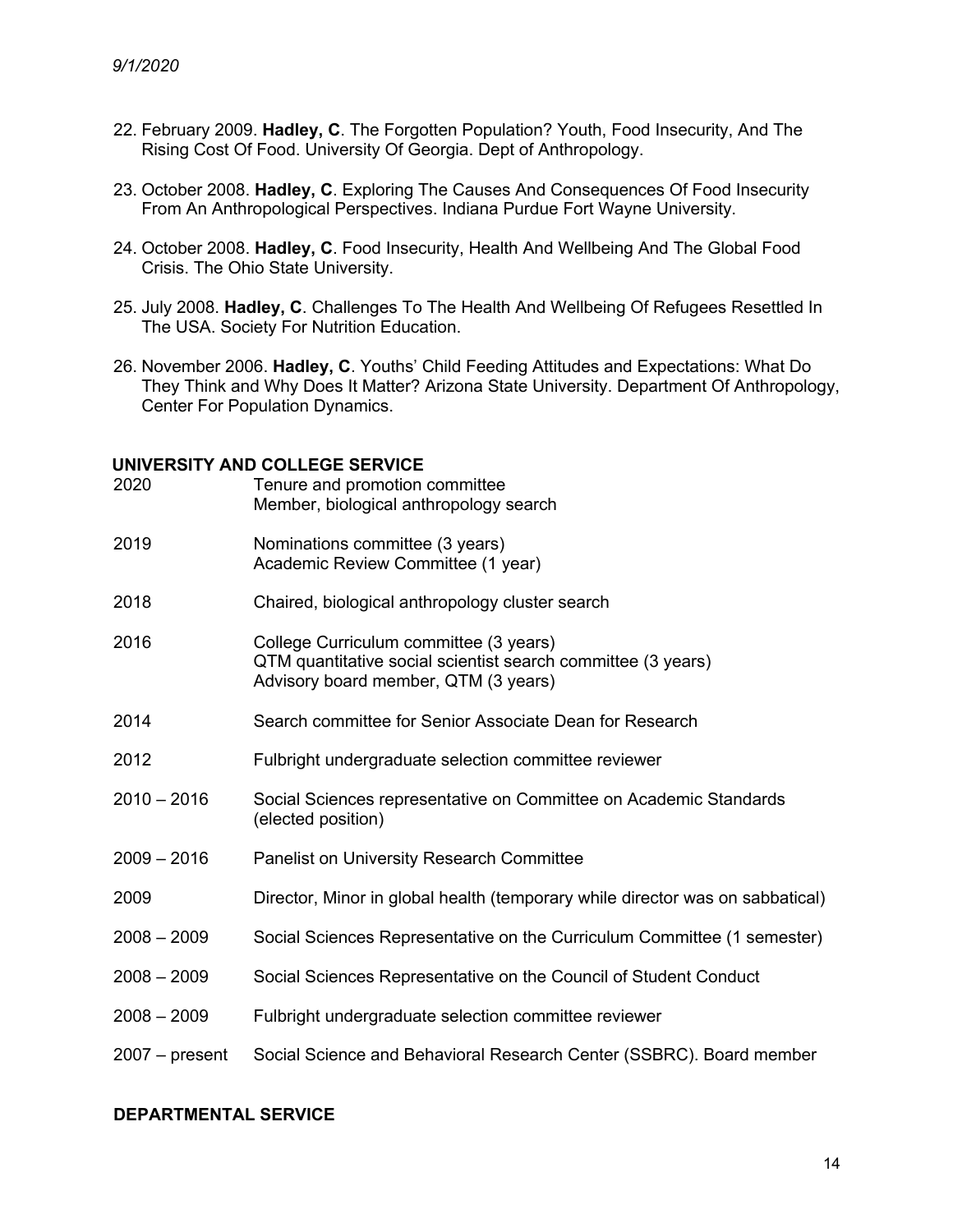| 2016          | Director of Undergraduate Studies, Emory Anthropology Department (start<br>date: 9/1/2017)<br>Race and inequality search committee<br>Strategic planning committee |
|---------------|--------------------------------------------------------------------------------------------------------------------------------------------------------------------|
| $2012 - 2013$ | Director of Graduate Studies, Emory Anthropology Department                                                                                                        |
| $2012 - 2013$ | Curriculum committee; Graduate concerns committee; Bioanthro search<br>committee                                                                                   |
| $2011 - 2012$ | Speakers and symposia committee                                                                                                                                    |
| $2009 - 2010$ | Undergraduate Concerns Committee. Department of Anthropology                                                                                                       |
| $2008 - 2009$ | Undergraduate Concerns Committee. Department of Anthropology                                                                                                       |
| $2007 - 2008$ | <b>Woodruff Scholar Selection Committee</b>                                                                                                                        |
| $2007 - 2008$ | <b>Graduate Admissions Committee</b>                                                                                                                               |

# **ADVISING AND MENTORING**

## **Anthropology Graduate Advising**

Jed Stevenson (chair, PhD awarded 2011), Kenneth Maes (chair; PhD awarded 2010); Amanda Maxfield (chair, PhD 2019); Bonnie Kaiser (chair, PhD 2014); James Broesch (PhD awarded 2010); Jo Weaver (co-chair; PhD, 2010), AG Tribble (co-chair), Sarah Whitaker (chair, PhD 2020); Tyralynn Frazier; Bryce Carlson; Jennifer Sweeny (PhD 2013); Aun Lor; Tanya Broesch (PhD 2013); Michelle Dynes (Nursing); Casey Bouskill, , Deane Dunbar, Bethany Caruso (Global Health), Rebecca Fielding-Miller (Global Health), Madison Bondy.

## **Anthropology Undergraduate Honor's Theses Advised**

| 2019         | Elmongy, Sarah (Chaired), Bobrek, Katherine, Prasad, Ruhika, Ho, Sarena<br>(Chaired)                     |
|--------------|----------------------------------------------------------------------------------------------------------|
| 2018<br>2017 | Hong, Gordon, Verma, Rashika, Lebeaux, Rebecca,                                                          |
| 2016         | Yen Doan (Chaired). Awarded high honors<br>Michelle Kagei (member)                                       |
| 2015         | Ellen Chiang (Chaired). "Those who love vaccinate: Parental perceptions of HPV<br>vaccinations in Brazil |
| 2011         | Ayoka Adama (Chaired). Awarded highest honors                                                            |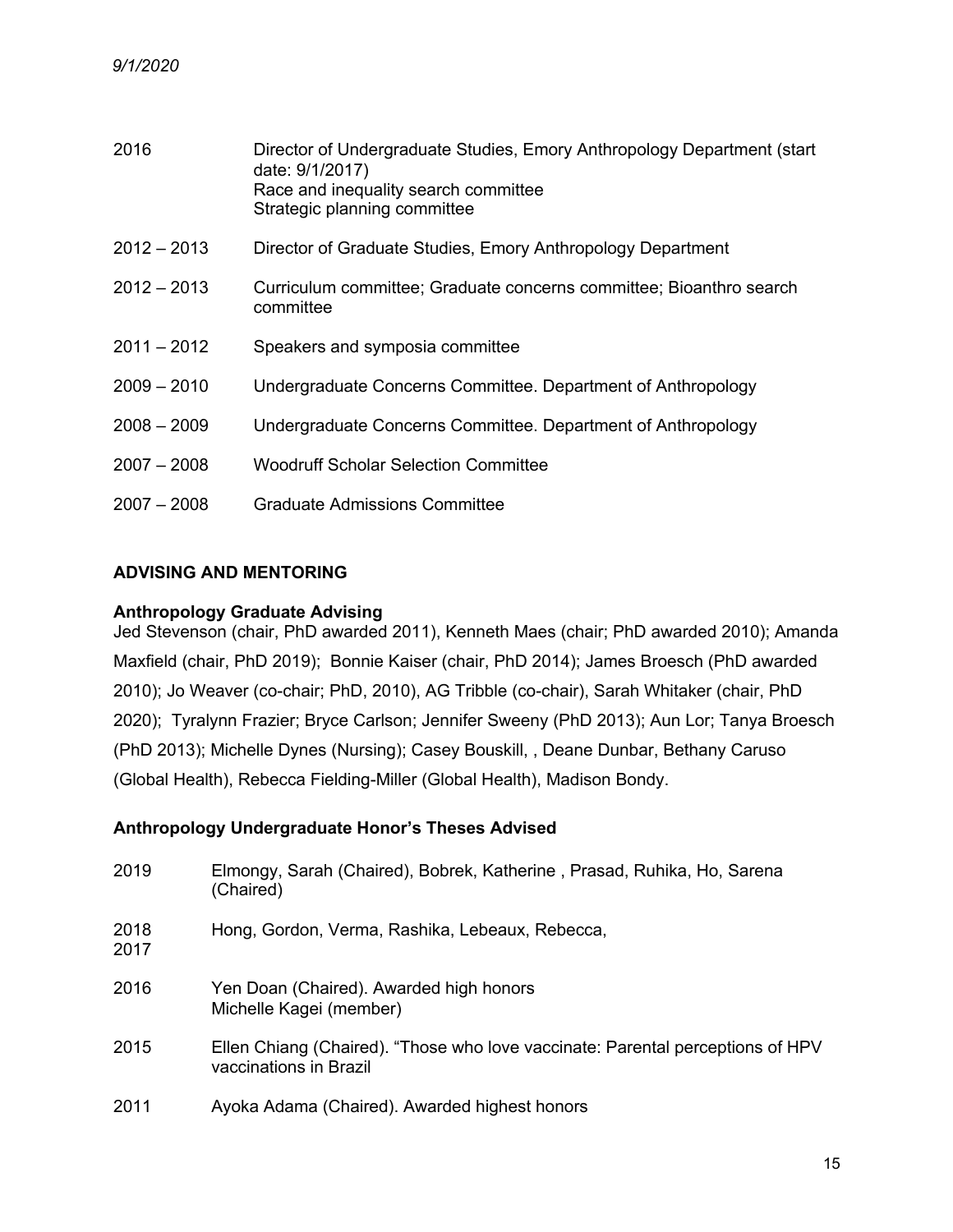- 2009 Carolyn Gulas (Chaired) "Knowledge And Acceptance Of The HPV Vaccine And Sexual Risk Perceptions Among Emory's Undergraduate Student Population." Awarded highest honors.
- 2008 Emily Korval (Chaired) "Refugees A Model for Vulnerable Populations Rapidly Progressing through the Epidemiologic and Nutrition Transitions." Awarded highest honors.
- 2008 Leah Isquith (Chaired) "Hot Cheetos vs. Honeydew Melon: Measuring Cultural Consensus On Nutrition Within And Between Parent And Child Groups In A Latino Population In The Southeast: The Effects Of Acculturation, Influence On Practice, And Implications." Awarded highest honors.
- 2008 Quynh-Chau Ha (Member) "Does a High Fat, High Calories Diet Reduce the Expression of Anxiety in Socially Housed Female Rhesus Macaques?" Awarded highest honors.
- 2007 Whitney Easton (Member) "*An Island Adrift: The Confluence of Race, History, and Memory African-American Populations on St Catherines Island, Georgia, 1760- 1940".* Awarded highest honors.

# **SIRE**

#### **(Scholarly Inquiry and Research at Emory) Mentorship**

2008-9 Carolyn Gulas: "Maternal Attitudes Towards Breastfeeding and Childhood Nutrition in Rural Tanzania" (awarded Best Presentation in the Social Sciences**)**

#### **Masters in Public Health Theses Advised**

- 2008 Lesley Jo Weaver "Social determinants of health in a large sample of Ethiopian adolescents: An exploration of gender, religiosity, and social capital."
- 2008 Laura Anderson "Food Insecurity, Child Illness And Maternal Emotional Distress In East Africa: Evidence From The Gilgel Gibe Growth And Development Study."
- 2008 Mary Christy Sullivan "Minding The Immunization Gap: Family Characteristics Associated With Completion Rates In Rural Ethiopia."

#### **COURSES TAUGHT**

Anthropology, evolution and global health (ANT190). Emory U.

Mixed methods research in anthropology (ANT585). Emory University

Research methods (ANT 385). Undergraduate. Emory University

The Anthropology of Running (ANT 385). Undergraduate. Emory University

Food security and the global food crisis (ANT 385) Undergraduate. Emory University

The past, present, and future of food and the human population (ANT190). Undergraduate. Emory University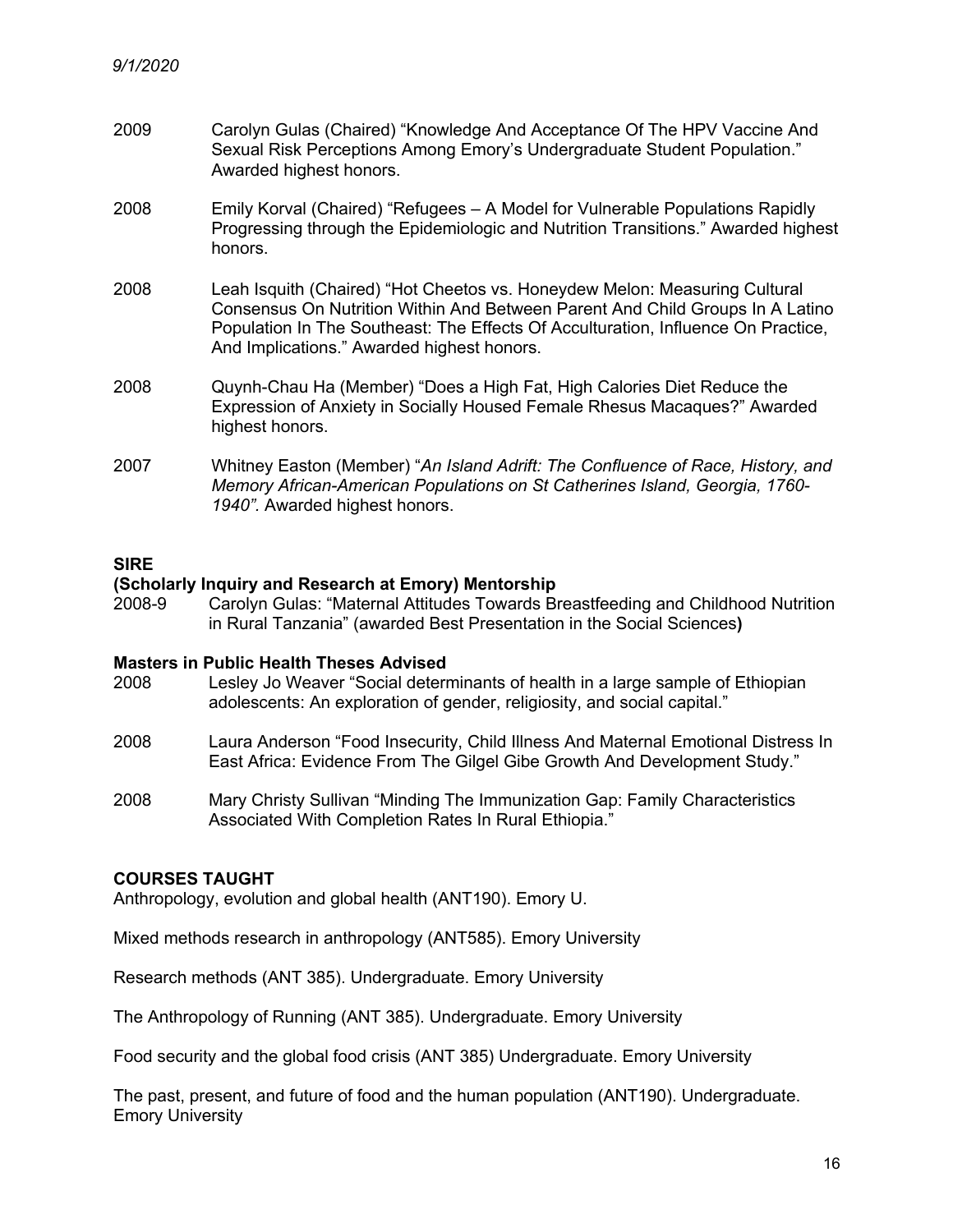Methods and proposal writing (ANT 585). Graduate. Emory University

Anthropological demography (ANT 585). Graduate. Emory University

Nutritional anthropology (ANT 311). Undergraduate. Emory University

Biocultural approaches to food and nutrition (ANT 585). Graduate. Emory University

Introduction to global health (ANT 385). Undergraduate. Emory University

Concepts and methods in biological anthropology (ANT 201). Undergraduate. Emory University

Anthropological demography (ANT 598). Directed reading, graduate. Emory University

Evolutionary theory and human behavior (AN 170). Undergraduate. Brown University

Topics in biological anthropology (AN 139; directed reading, undergraduate). Brown University

Introduction to physical anthropology (ANT 1; undergraduate; *as assistant*). UCDavis

#### **PROFESSIONAL SERVICE**

President. Society for the Anthropology of Food and Nutrition (SAFN). 2010-12 term. Elected position.

President – elect. Society for the Anthropology of Food and Nutrition (SAFN). 2010-12 term. Elected position.

Session chair: Livelihood security in an age of insecurity. American Anthropological Association November 2009.

Session chair: Human biology: Population biology variation and disease. Measuring the sociocultural contexts of malnutrition. American Physical Anthropology Association. Chicago, Il 2009.

Treasurer, Society for the Anthropology of Food and Nutrition (SAFN). 2007-2009. Elected position.

Committee member: Student paper prize. American Association of Physical Anthropologists.

Advisory committee for the election of editor for the American Journal of Physical Anthropology Yearbook.

Session chair and co- organizer (with Daniel Mains). Youth in Flux: Exploring Youth Mental Health In Times Of Change. American Anthropological Association November 2010.

Session chair and co-organizer. Gretel Pelto and Nutritional Anthropology. American Anthropological Association November 2008.

Session chair. Applied human biology. Society for Applied Anthropology. Memphis, TN.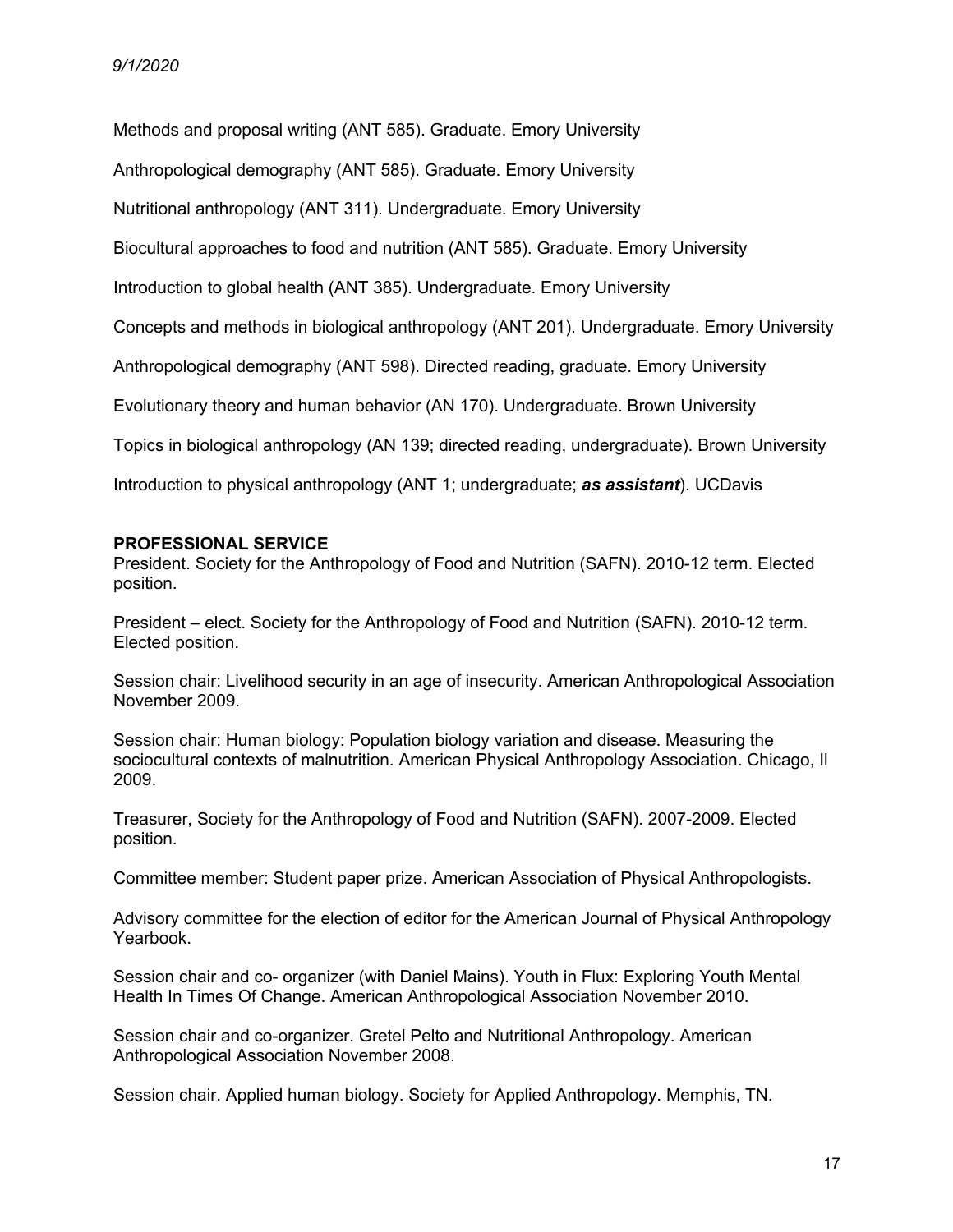## *9/1/2020*

Session chair (with Dan Hruschka). Culture in Epidemiology: Identifying Local Culture in Largescale Studies. American Anthropological Association. Washington D.C. November 2007.

Session chair. Insecurity: Meaning, measurement, and consequence. Society For Applied Anthropology. Tampa, FL. March 2007.

Session chair. Dietary change among immigrants to North America. Society For Applied Anthropology. Vancouver, B.C. April 2006.

Session chair. Anthropological Approaches to Population Health. Society For Applied Anthropology. Santa Fe, New Mexico. (Co-organized with C. Patil) April 2005.

Ad hoc reviewer for the following journals:

Human Nature; American Anthropologist; American Journal of Physical Anthropology, Annals of Human Biology; Current Anthropology; Medical Anthropology Quarterly; Ecology of Food and Nutrition; Scandinavian Journal of Public Health; Ethnicity and Disease; Journal of Marriage and Family; Ecological and Environmental Anthropology Journal; Public Health Nutrition; Biology Letters; American Journal of Human Biology; Journal of Nutrition; Clinical Medicine: Pediatrics; Journal of Children and Poverty; Nutrition Journal, PLoS Medicine**;** Social Psychiatry and Psychiatric Epidemiology; African Journal of AIDS research; African Journal of Agriculture, Early Human Development; Journal of Refugee Studies; PloS One; Journal of Adolescent Health; Journal of Anthropological Archaeology; Appetite; Social Science and Medicine; Bulletin of the WHO; WIRes Water; Human Ecology; Maternal and Child Nutrition, Evolution and Human Behavior; Evolution, Medicine, and Public Health, American Journal of Preventive Medicine

National Science Foundation Physical Anthropology Senior program. Ad hoc reviewer.

National Science Foundation Cultural Anthropology Senior program. Ad hoc reviewer.

Bill and Melinda Gates Foundation. Ad hoc reviewer.

Panelist, National Science Foundation Cultural Anthropology Program, Doctoral Dissertation Improvement Grants Review Panel. 2008, 2009.

Panelist, National Science Foundation Biological Anthropology Program, Doctoral Dissertation Improvement Grants Review Panel. 2013.

*Other service:*  Internal examiner, Jimma University, Masters in Public Health SAS workshop, Jimma University, Ethiopia Qualitative methods workshop, Jimma University, Ethiopia Designing and assessing locally appropriate scales workshop, Jimma University, Ethiopia Qualitative methods workshop, University of Washington, Seattle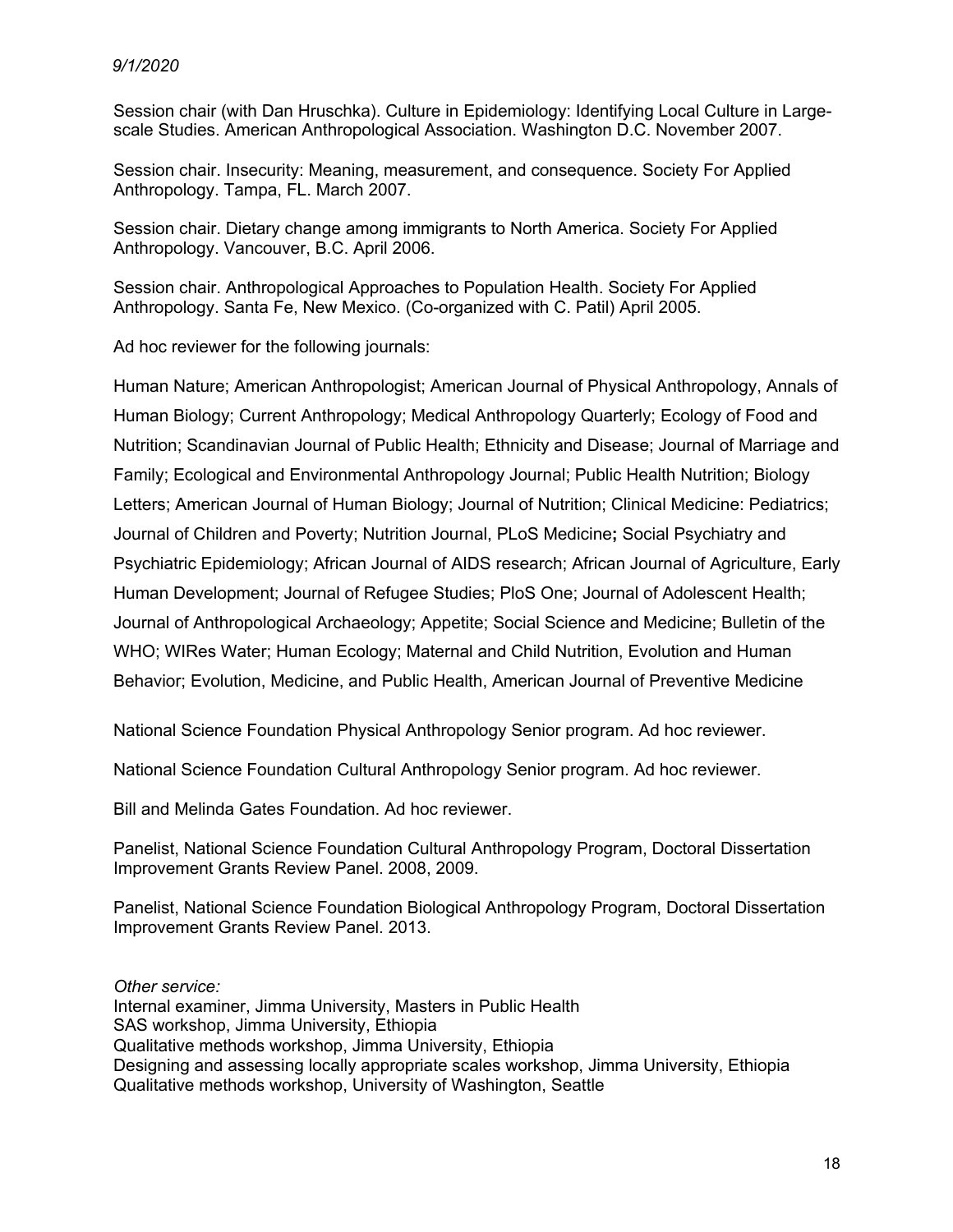### **PROFESSIONAL DEVELOPMENT**

Math camp. Center for Social Science Statistics. U of Washington 2013.

Workshop on qualitative methods. SFAA meeting. Baltimore, 2012

Workshop on agent-based model using NetLogo. University of Michigan. June, 2007.

Cultural consensus modeling and social network analysis workshop. University of Michigan. Feb., 2007.

Cells 2 Society Biomarker Workshop. Northwestern University. June 2006.

Short course on ArcGiS. University of Michigan. February 2006.

Short course on hierarchical linear models with SAS Proc Mixed. April 2006.

Workshop on qualitative methods in population health. Columbia University. October 2005.

Methods in clinical epidemiology. University of California Davis. Summer, 2002.

## **Select Presentations**

2016 Hadley, C., and Hruschka, D., Testing competing models of the relationship between body shape and human health. American Anthropological Association.

2016 Hadley, C. Is market integration associated with physical, mental, and social wellbeing among Ethiopian young adults? It all depends on the measure

2015 Hadley, C., and D. Hruschka**.** Testing competing ideas about the relationship between body shape and wellbeing using a global sample of infants and children

2015 Hadley, C. Sharing, Wealth, and Models of Success: Do Shifts in Cultural Models of Success Co-Occur with Declining Sharing? American Anthropological Association.

2014 Hadley, C. Do You Experience Food Insecurity When I Experience Food Insecurity? American Anthropological Association.

2013 Hadley, C., and Hruschka, D., Exploring the Relationships Between Poverty, Food Prices, and Body Mass Index Among a Global Sample of Low-Income Women. American Anthropological Association.

2012 Hadley, C. What Matters? Tracking Trajectories of Subjective Wellbeing Among Youth In Ethiopia. American Anthropological Association.

2011 **Hadley, C.** Food security, stress, and the high cost of culture. Paper presented at the Society for Applied Anthropology conference, Baltimore, MD.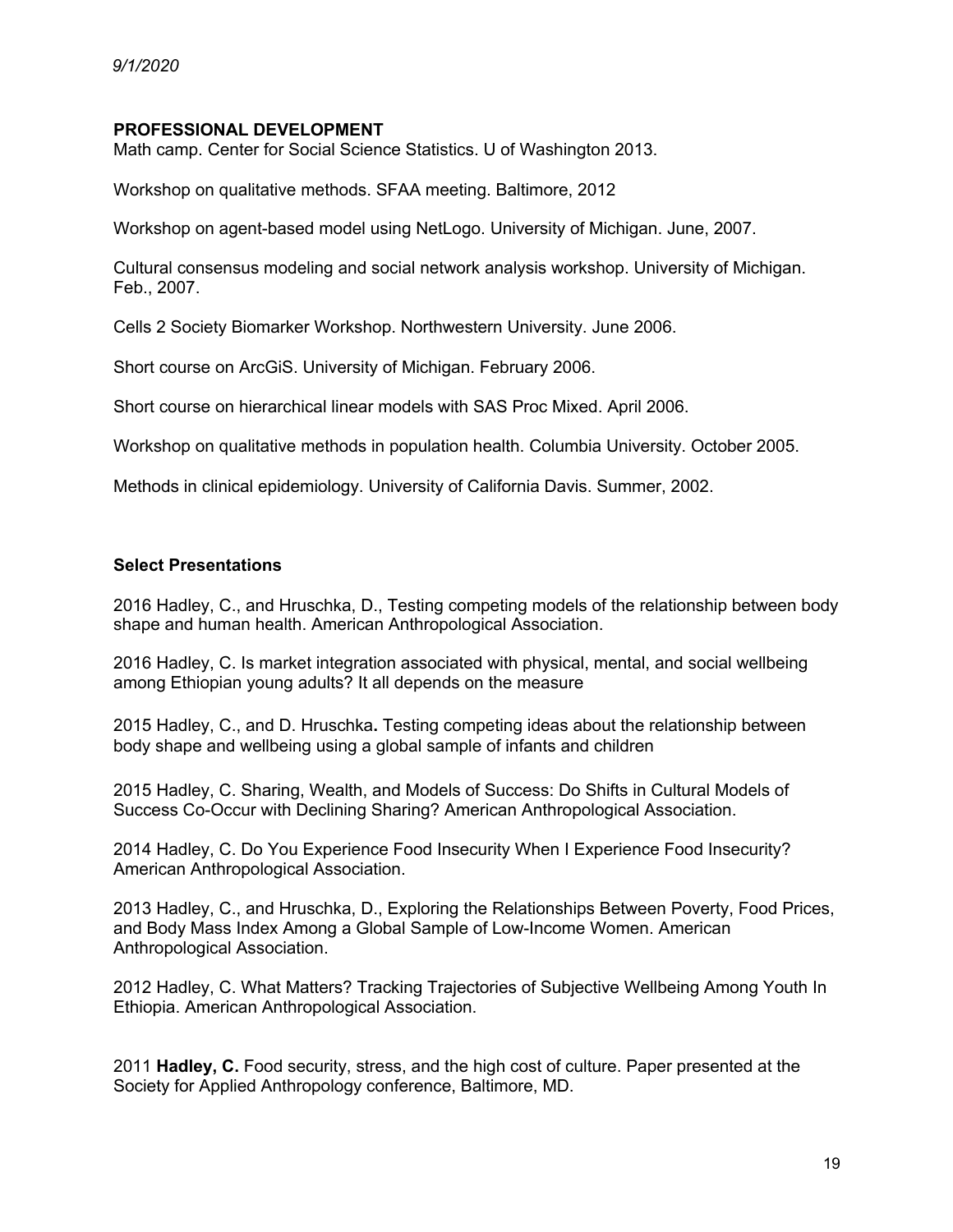### *9/1/2020*

2011 Dynes, M., Sibley, L., and **C. Hadley.** Using Qualitative Data to Develop Locally Relevant and Valid Quantitative Measurement Tools: A Case Example of Trust in Ethiopia. ACNM Annual Meeting, San Antonio, TX (Awarded Best International Research Forum Presentation to Michelle Dynes)

2011 Dynes, M., Sibley, L., and **C. Hadley.** Conceptualization of Trust and Teamwork among Community-level Health Workers in Rural Ethiopia: Implications for the MaNHEP Project. Society for Applied Anthropology

2011 **Hadley, C.** Who isn't depressed when they are food insecure!? Presented At The Annual Meeting Of The Society For Applied Anthropology. Seattle, WA.

2010 **Hadley, C.,** Food Insecurity And Mental Heath: Exploring The Non-Nutritional Consequences Of Food Insecurity. Department of Behavioral Sciences and Health Education. Emory University

2010 **Hadley, C.**, Food Insecurity and Lifecourse Uncertainty: Separate but Equal Effects on Youth Mental Health? Presented At The 109<sup>th</sup> Annual Meeting Of The American Anthropological Association.

2009: **Hadley C**. Linking Food Security, Mental Health, And Children's Growth And Development In Ethiopia. Department Of Psychology, Emory University.

2009: **Hadley, C.,** et al. Translating Media Reports Into A Global Food Security Monitoring Tool. Society For Medical Anthropology Annual Meeting. New Haven, Ct.

2009. **Hadley, C.** Youth, Food Insecurity, And The Rising Price Of Food. Rollins School Of Public Health Global Health Seminar.

2009, **Hadley, C.** The Forgotten Population? Youth, Food Insecurity, And The Rising Cost Of Food. American Physical Anthropology Association Meetings. Chicago, Il.

2009. **Hadley, C.** The Forgotten Population? Youth, Food Insecurity, And The Rising Cost Of Food. Society For Applied Anthropology. Santa Fe, NM.

2008. **Hadley, C**. Food And Water Insecurity Are Associated With Common Mental Disorders Among Men And Women In Ethiopia. Society For Applied Anthropology. Memphis, TN.

2008. Theresa L. Osypuk, Ana Diez Roux, **C Hadley**, Namratha Kandula, Do Immigrant Enclaves Protect Against Harmful Health Behaviors? Population Association Of America.

2007. **Hadley, C.** Food Insecurity, Mental Health, And Children's Development. Hubert Department Of Global Health Seminar Series. Rollins School Of Public Health. Emory University.

2007. **Hadley, C.** et al Social Suffering, Common Mental Health Disorders, And Children's Developmental Outcomes In Ethiopia. Robert Wood Johnson Health And Society Scholar Annual Meeting. Chicago.

2007. **Hadley, C.** et Al Social Suffering, Common Mental Health Disorders, And Children's Developmental Outcomes In Ethiopia. Center For Social Epidemiology And Population Health. University Of Michigan, Ann Arbor.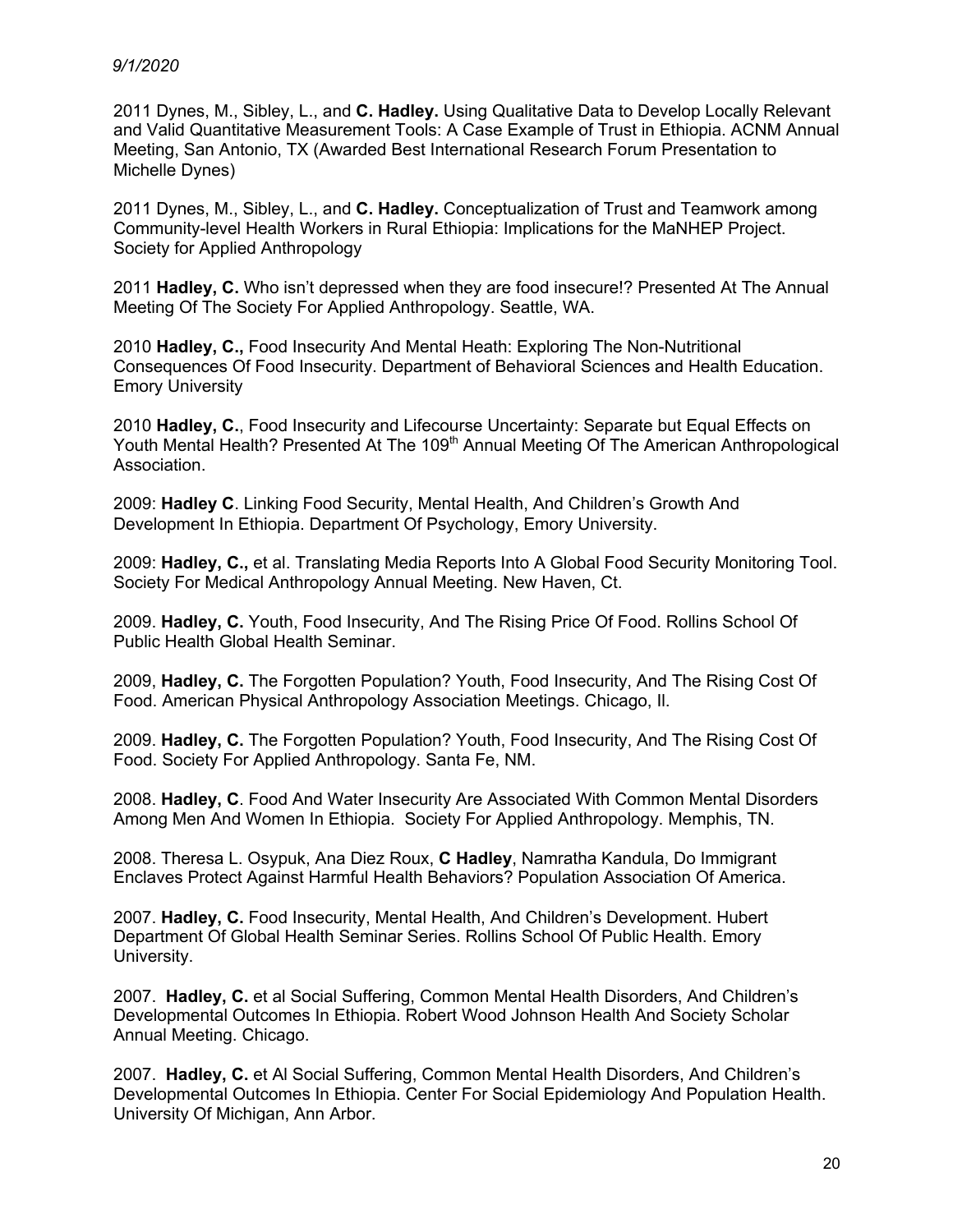2007. **Hadley, C**., et Al. Gender Bias In The Food Insecurity Experience Of Ethiopian Adolescents. Society For Applied Anthropology Annual Meeting. Tampa, Florida.

2007. **Hadley, C**., et Al. Ethiopian Adolescents' Infant And Child Feeding Expectations: Implications For Reproductive Health Programs. Society For Applied Anthropology Annual Meeting. Tampa, Florida.

2006. **Hadley, C.** Adolescents' Child Feeding Expectations: What Do They Know And Why It Matters. Center For Social Epidemiology And Population Health.

2006. **Hadley, C.** Health And Well-Being Among Resettled Refugees. Robert Wood Johnson Health And Society Scholar Annual Meeting. Washington D.C.

2006. **Hadley, C**. Dietary Practices Among Resettled Refugees: The Case Of Liberian Refugees. Meeting For The Society For Applied Anthropology.

2006. **Hadley, C.** Food Insecurity And Maternal Anxiety And Depression In Rural Tanzania. Center For Social Epidemiology And Population Health.

2005. **Hadley, C.** & Borgerhoff Mulder, M. Social Support And Seasonal Food Insecurity In Rural Tanzania. Presented At The 104<sup>th</sup> Annual Meeting Of The American Anthropological Association. Washington, DC.

2005. **Hadley, C.** Food Security Among Resettled African Refugees. Presented At The Economic Research Service Small Grants Program Conference, Washington Dc.

2005. **Hadley, C.** What Ethiopian Adolescents Know About Child Feeding Practices, And Why It Matters? Boulder, Co. Boulder –University Of Wits – Brown University Conference

2005. **Hadley, C**. and D. Sellen. Food Security And Child Hunger Among Recently Resettled African Refugees. Society For Applied Anthropology.

2005. **Hadley, C**. and D. Sellen. Food Security And Child Hunger Among Recently Resettled African Refugees. Population Association Of America.

2005. **Hadley, C.** Explaining Health Disparities In Rural Tanzania: Wealth, Seasonal Food Insecurity, And Child Feeding Practices. Emory University, Department Of Anthropology.

2005. **Hadley, C.** Explaining Health Disparities In Rural Tanzania: Wealth, Seasonal Food Insecurity, And Child Feeding Practices. University Of Illinois At Chicago, Department Of Anthropology.

2005. **Hadley, C.** Explaining Health Disparities In Rural Tanzania: Wealth, Seasonal Food Insecurity, And Child Feeding Practices. Binghamton University, Department Of Anthropology.

2005. **Hadley, C.** Explaining Health Disparities In Rural Tanzania: Wealth, Seasonal Food Insecurity, And Child Feeding Practices. University Of South Florida, Department Of Anthropology.